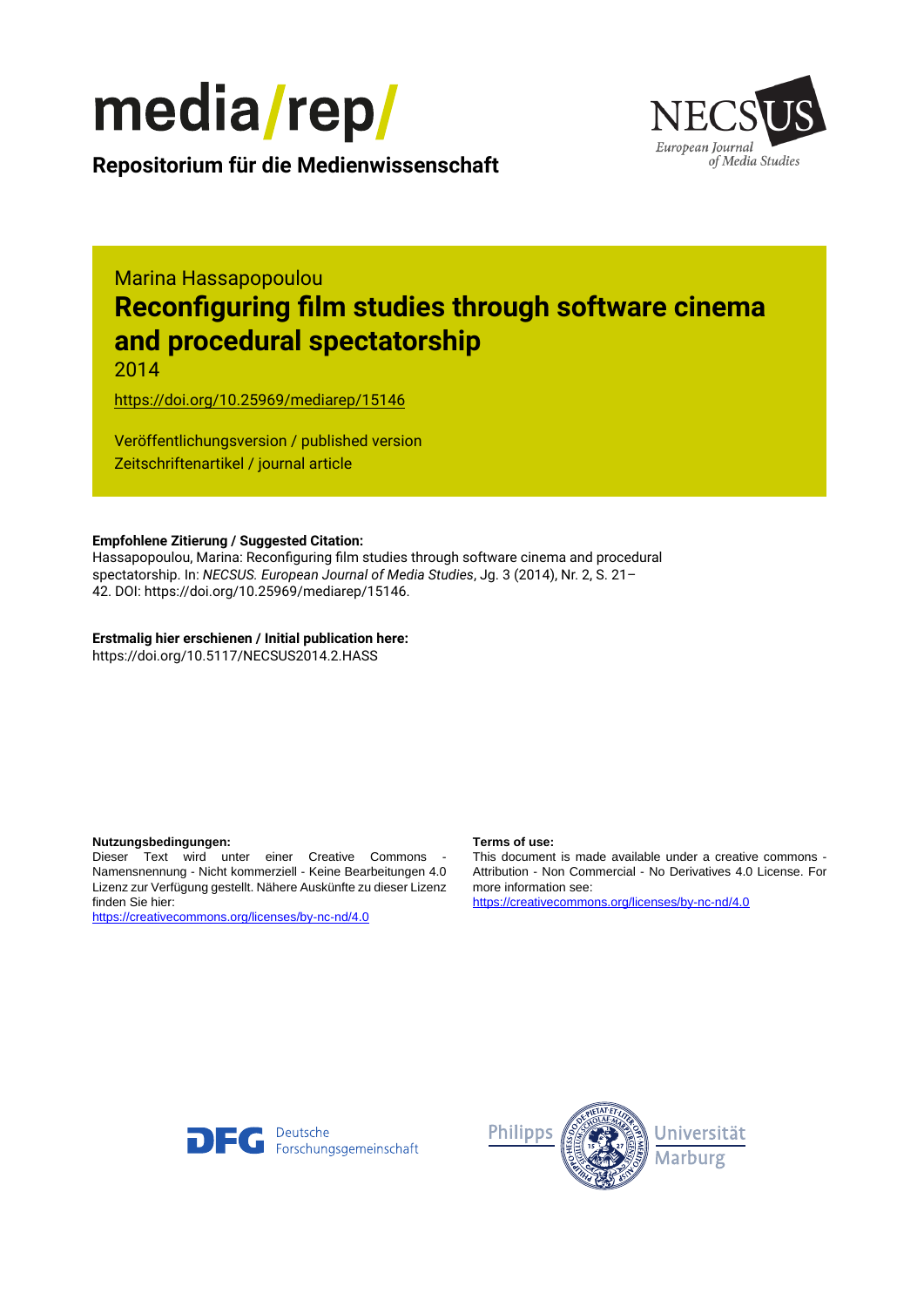**FUROPEAN JOURNAL OF MEDIA STUDIES** www.necsus-eims.org Published by Amsterdam University Press

# Reconfiguring film studies through software cinema and procedural spectatorship

Marina Hassapopoulou

NECSUS 3 (2): 21–42 DOI: 10.1557/NECSUS2014.2.HASS

#### **Abstract**

The increasing use of software and database aesthetics in film and video production has created hybrid modes of spectatorship by altering the dynamic between media production and reception. Software-generated narratives (preprogrammed databases that create films through random selection and combination of discrete audio, visual, and/or textual tracks) remove the viewer from the actual algorithmic process, drawing his/her attention instead on interactions between hardware and software. Here, the element of unpredictability that is part of cinematic pleasure lies in the recombination of discrete elements (audio, visuals, subtitles, and so on) and the unexpected ways in which the software stitches those elements together. The subsequent reduction in the degree and compass of authorial control invites us to reconsider existing frameworks of spectatorship and narration within new contexts of mobility, performance, and databases. In this article I consider Soft Cinema films (Lev Manovich, Andreas Kratky, et al., 2003) as prototypical software-driven examples of this shift in viewing conditions and reception contexts. I argue that, despite its emerging and changing techniques and aesthetics, software-generated cinema retains one of the primitive socio-pedagogical functions of the cinema: training audiences to receive and buffer contemporary medial sensations. Just as early cinema prepared audiences and worked as a buffer for shocks of technological and industrial modernity, software cinema trains the viewer in new modes of film spectatorship and new modes of narrative and affective subjectivity that correspond to the hypertextual ways in which we interact with digital technologies. These viewing modes create a new form of procedural spectatorship that has been evident since the first pioneering experiments in generative cinema and a form that is, nonetheless, not entirely detached from existing theoretical paradigms of cinematic spectatorship and the development of the cinematic medium.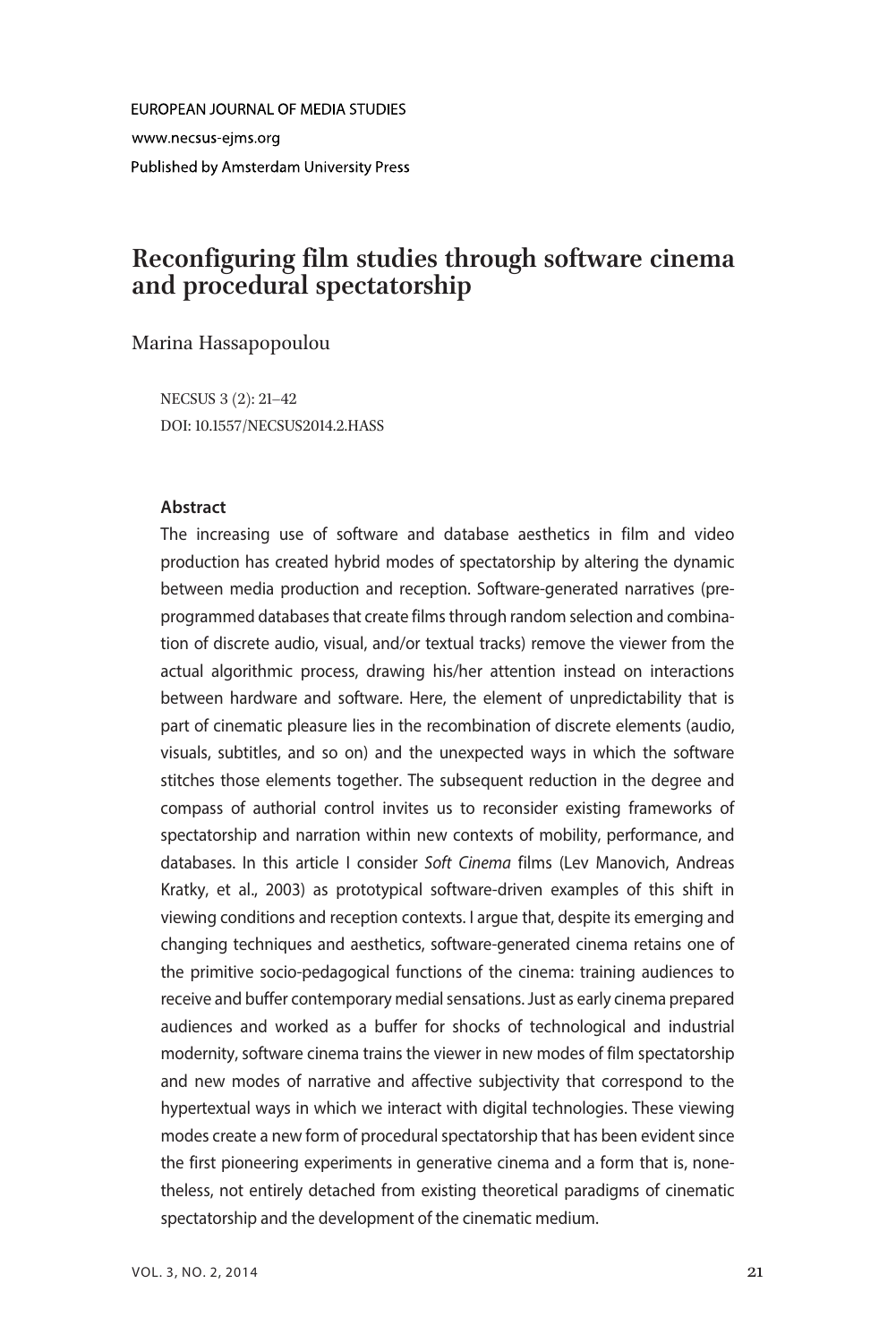Keywords: procedural spectatorship, software cinema, , algorithmic authorship, expanded cinema, digital media, convergence, variable identity

## 1 Introduction

The increasing use of software and database aesthetics in film and video production has created hybrid modes of spectatorship by altering the dynamic between media production and reception. The reduction in the degree and compass of authorial control invites us to reconsider existing models of cinematic spectatorship and narration within new contexts of mobility, performance, and collaboration. Furthermore, it requires us to update and expand our approaches to film and media studies in order to more effectively account for changes in the conditions of film viewing in the digital age. $<sup>1</sup>$ </sup>

In this article I consider Soft Cinema films (Lev Manovich, Andreas Kratky, et al.,  $2003)^2$  as the prototypical software-driven examples that illustrate this shift in viewing conditions and reception contexts. Soft Cinema offers software-driven stories that are assembled and reassembled through (seemingly) random selection and combination of discrete audio, visual, and/or textual tracks. Here the element of unpredictability that is part of cinematic pleasure lies in the re-combination of discrete elements (audio, visuals, subtitles, and so on) and the unexpected ways in which the software stitches those elements together. In database narrative engines such as those envisioned by Manovich's collaborative Soft Cinema experiments the author function is perceived by the viewer as primarily procedural; the resulting film(s) appear to be spontaneously assembled in real time as the computer executes a set of rules dictated by the software that have been programmed by engineers.

Although these films have been discussed within digital humanities discourses, their actual narrative content as well as their place in the evolution of cinema have not been extensively analysed. Furthermore, even though there have been numerous software-centered art experiments (some of the most recent ones include works by software artists such as LIA, exhibitions like Poetic Codings in 2013, and HTML-coded music videos/commercials such as Chris Milk's The Wilderness Downtown [2010]), there are comparatively very few projects that successfully manage to create software that automatically or semi-automatically generates movies. Soft Cinema is pioneering because it consists of the first series of experiments where the vision of programming cinematic intelligence into a ma-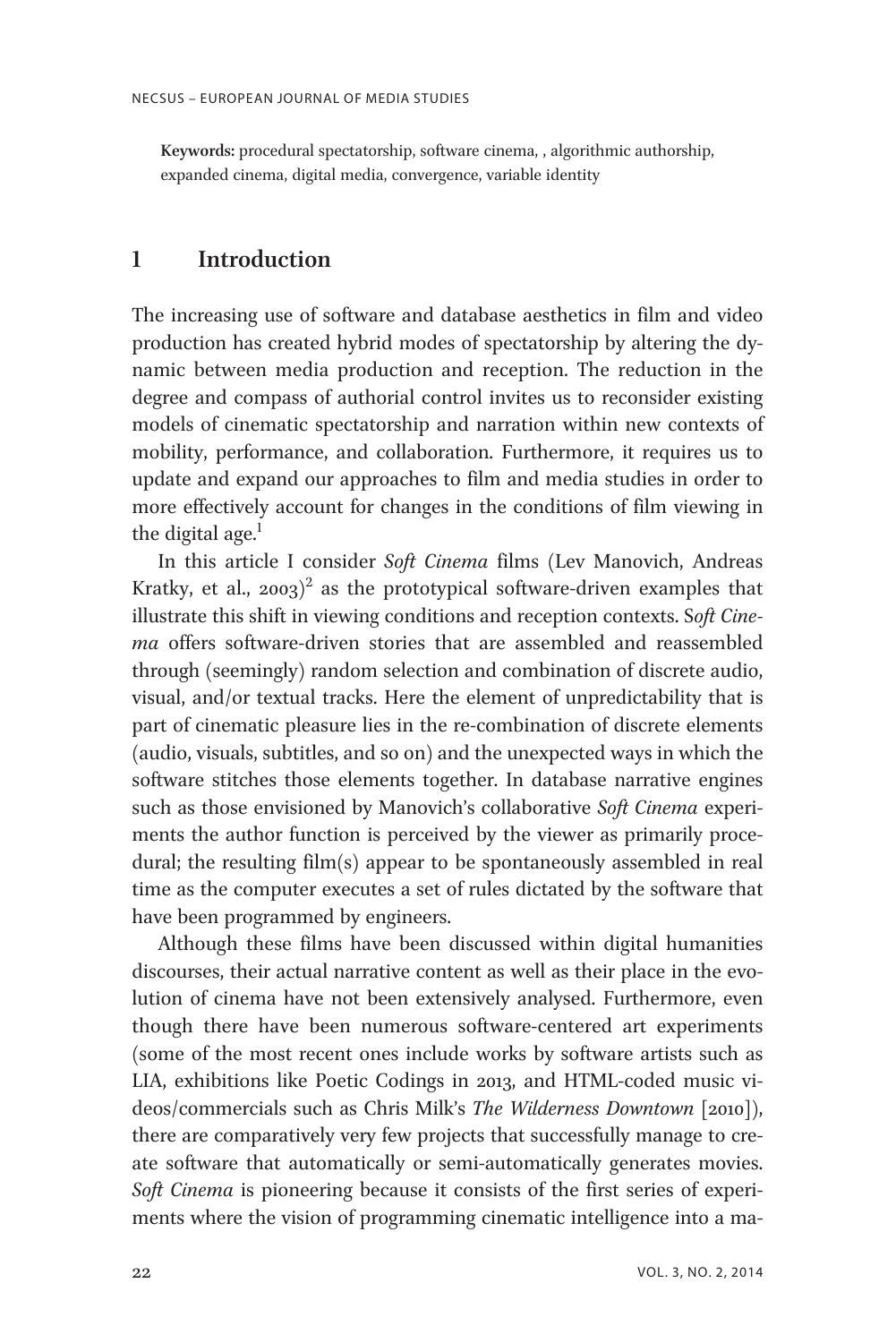

Fig. 1: Soft Cinema (first shown in 2003) by Lev Manovich, Andreas Kratky, et al.

chine is actually backed by the technological resources and engineering skills to make it a reality. Creating software to autonomously produce new narratives at the viewer's command (or at least give the illusion of doing so) speaks to the ever-present cultural desire to mass-produce and automate previously human-centric processes. Through close analysis of Soft Cinema and a consideration of earlier paradigms in film reception, I develop the notion of procedural spectatorship – an emerging mode of filmviewing that is appropriate for the cinema viewer of the digital age.

# 2 Code as creative design and narrative generator

Michael Mateas and Andrew Stern argue that the creative role of the new media author must extend to writing code and expressively using the procedurality of digital works. This 'procedurally literate authorship' enables artists to think within computational structures and 'understand the interplay between the culturally embedded practices of human meaning-making and technically mediated processes'. <sup>3</sup> Mateas and Stern consider code as a type of writing that produces its own procedural aesthetics, rhetoric, and poetics and argue that code should constitute an additional criterion to analysing the relationship between authorship and audience reception.<sup>4</sup>

The consideration of code in the critical interpretation of a work overlaps with the notion of generative art and expands the idea of procedural authorship to include non-digital contexts of algorithmic invention. Philip Galan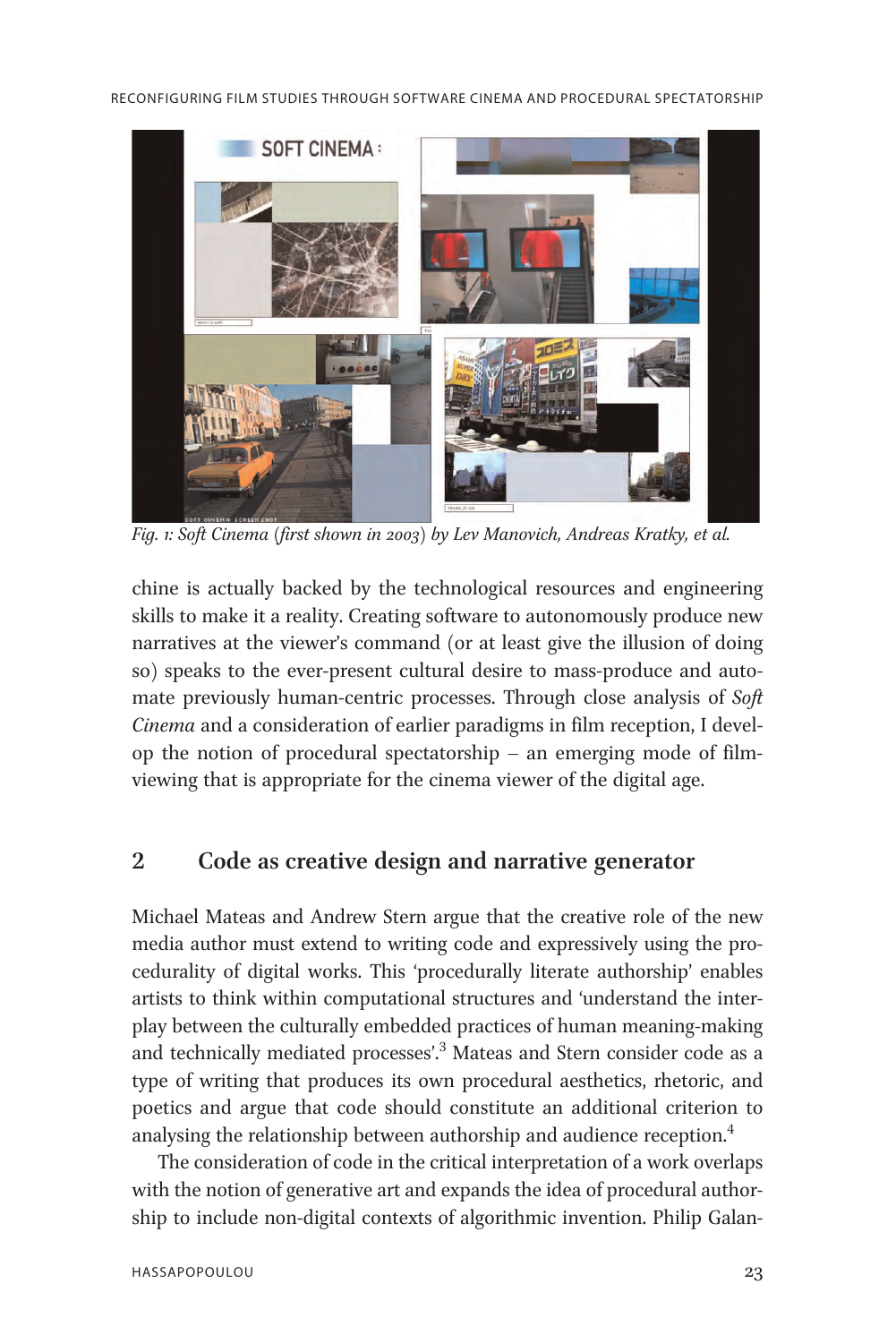ter defines generative art as any art practice where the artist uses a system such as a set of natural language rules, a computer program, a machine, or other procedural invention that is set into motion with some degree of autonomy contributing to or resulting in a completed work of art.<sup>5</sup>

Galanter's definition is not confined to computer art, it also includes art that adheres to pre-set instructions or imposed patterns such as those found in Islamic tile work, Tibetan mandalas, and various modes of textile production dating back to Jacquard's punch card loom in the  $19<sup>th</sup>$  century. To this list I would add rule-bound constrained writing exercises (such as those devised by the Oulipo) and creative obstructions self-imposed by authors and filmmakers. An example of print-based generative poetry is the Oulipian Raymond Queneau's mathematically-inspired Cent mille milliards de poèmes (1961). In its most famous edition (by the French graphic designer Massin) the book is a collection of ten 14-line sonnets printed with each line on a separated strip of paper. The strips can be manually pulled back and forth to reveal new combinations of sonnet lines compatible across the entire textbase, resulting in 100,000,000,000,000 different sonnets. Lars Von Trier and Jørgen Leth's *The Five Obstructions* (2003) is an example of a regenerative film exercise to remake Leth's The Perfect Human (1967) five times, each time with a different obstruction or limitation imposed by von Trier, resulting in five different films of the 'same' narrative.



Fig. 2: Collage with examples of generative art: the Jacquard loom, Islamic tiles, poetry (Raymond Queneau's Cent mille millards de poemes [1961]), film (The Five Obstructions [Lars von Trier and Jorgen Leth, 2003]), software art.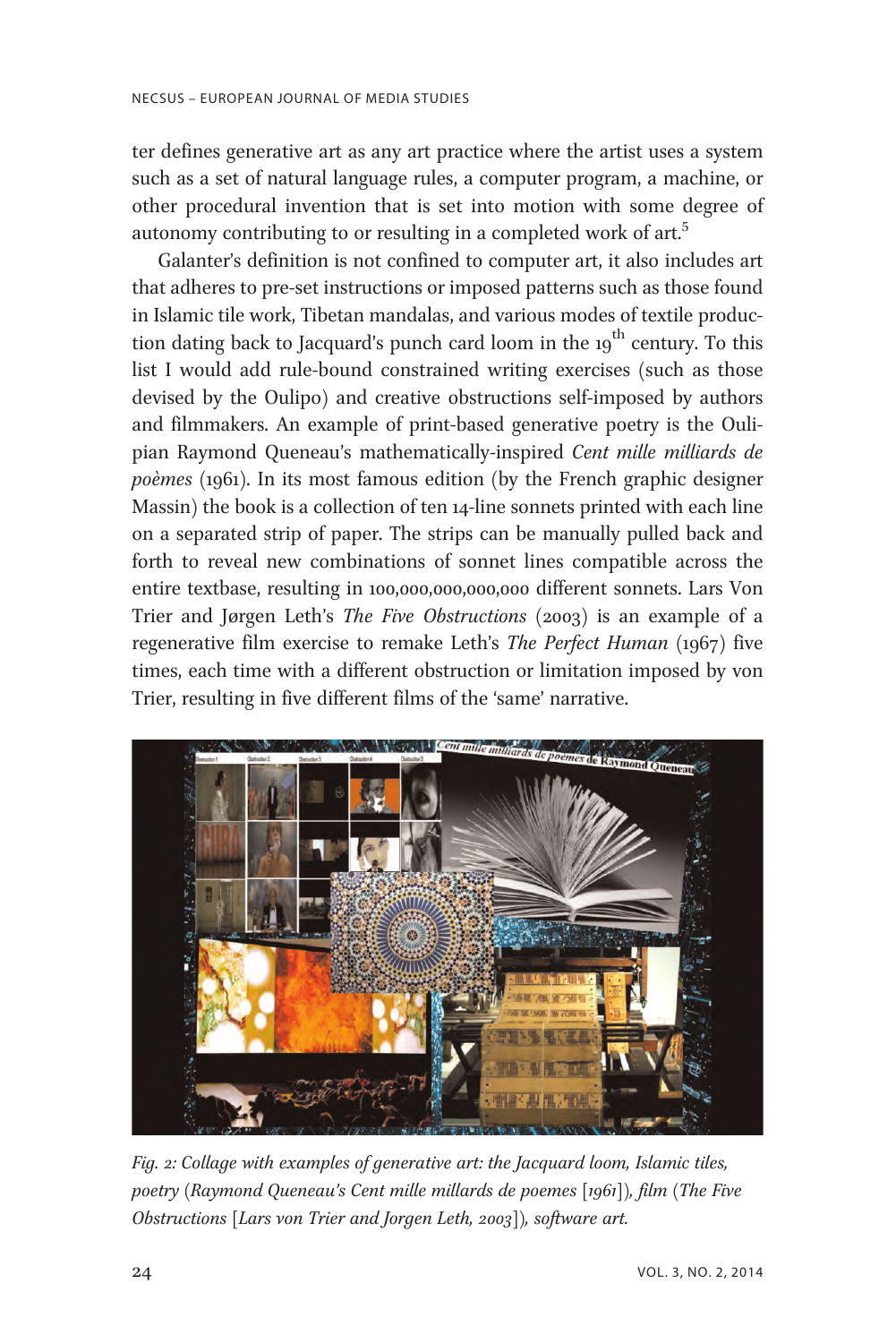The Soft Cinema films employ similar algorithmic and constraining techniques, leaving to the viewer most of the cognitive work of making software into distinct narrative. In his introduction to Absences, one of the Soft Cinema movies, co-creator Andreas Kratky proposes that the software cannot prescribe an aesthetic – it simply provides 'an associative tool' for the artist to use as a platform for developing his or her own aesthetics.<sup>6</sup> Where Marsha Kinder has argued that that database narrative 'exposes or thematises the dual processes of selection and combination that lie at the heart of all stories', $\frac{7}{7}$ Kratky emphasises the role of an authorial artistic vision in the generation of software narrative forms. His emphasis counterbalances the common assumption that authors of database narratives are more concerned with the 'speed of engineering' than the development of 'possible genres'.<sup>8</sup> This approach to Soft Cinema suggests that even though the software-generated films appear to lack a unified authorial source (and thus actively resist auteurist interpretations), the author is still somewhere in the resulting work, most notably in its foundational aesthetic qualities. In this article I will be discussing the procedurality and generative nature of Soft Cinema from the perspective of narrative design and engineering while also focusing on reception contexts in order to theorise how the film viewer might perceive these procedural works. Given that audience reception is an area that tends to get neglected in discussions of code and programming, I aim to critically reconcile these two often disparate forms of inquiry in order to propose a broader, cross-contextual approach to emerging forms of both cinema and software art.

Database operations antagonise classical narrative paradigms in Soft Cinema by omitting or minimising dramatic elements such as conflict, resolution, catharsis, and character development. Also, the convergence of narrative and database that is possible in software cinema may result in new understandings of the operations of cinematic narrative that coincide with Carl Boggs and Tom Pollard's definition of postmodern cinema(s) as 'characterized by disjointed narratives, a dark view of the human condition, images of chaos and random violence, death of the hero, emphasis on technique over content, and dystopic views of the future'.<sup>9</sup> The fact that Soft Cinema has an initially disorienting effect on its spectator because of its disjointed narrative fragments and the multiple windows of visual and textual data that appear simultaneously is indicative of postmodern anxiety regarding our over-stimulated society and the alienation of the individual from collective meaning-making processes. Much like the form of the postmodern films Boggs and Pollard have in mind (such as Mike Figgis' four-way split screen film TimeCode [2000] and Christo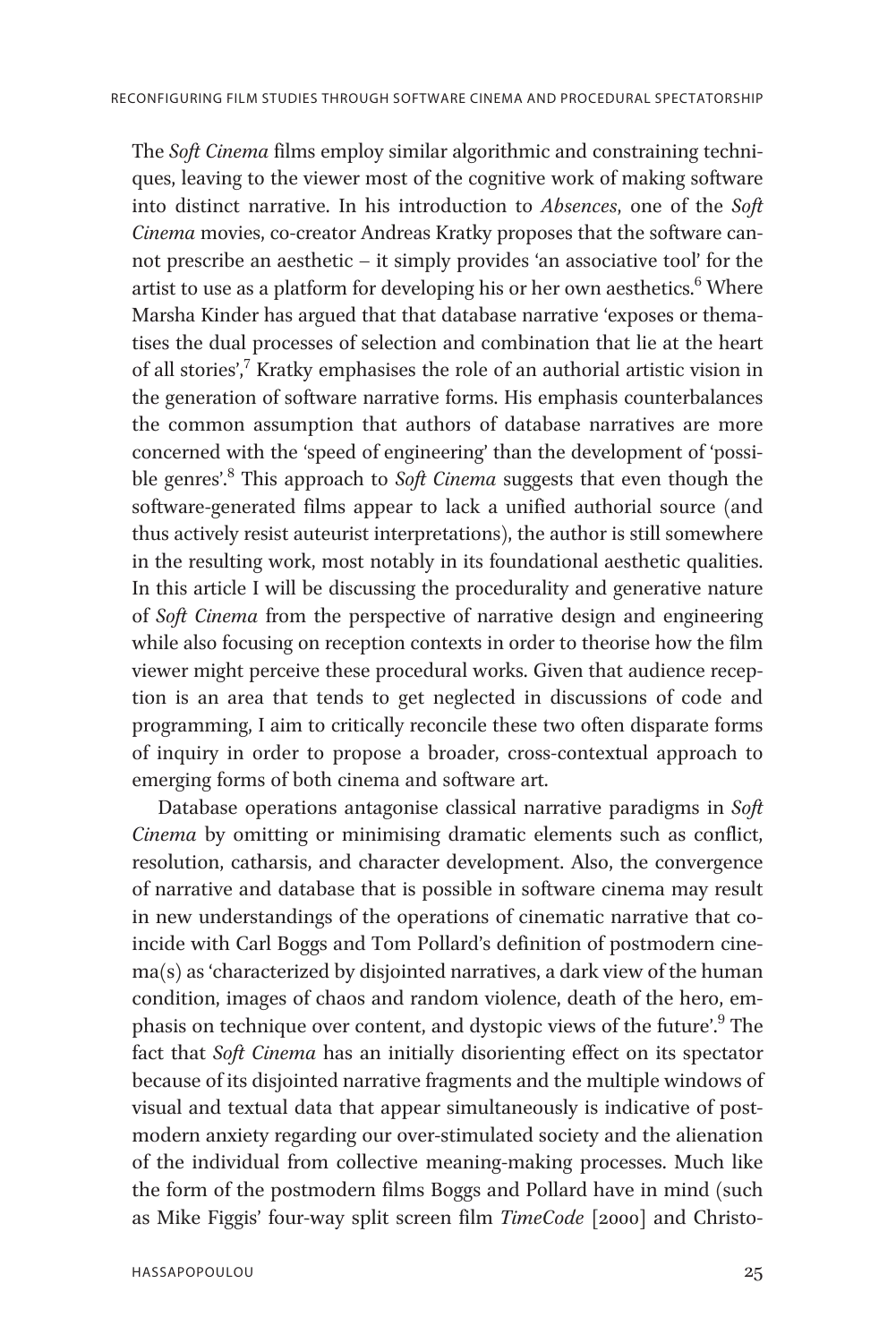pher Nolan's dual, backward-forward mode of narration in his film Memento [2000]), the code that comprises the software in Soft Cinema enacts the processes that induce the initial feeling of disorientation and alienation. Asynchrony, intermittent synchrony, juxtaposition, looping, and repetition all compete for the viewer's attention and impose a condition of alienation that resonates with the current moment. The ability of the  $Soft$ Cinema system to create and convey the affective state of disorientation and alienation of the (post)modern condition makes it a form of procedural rhetoric. Procedural rhetoric, according to Ian Bogost, for programmers is a method of 'making arguments with computational systems', while for users it involves 'unpacking computational arguments others have created' and, I would add, deciphering additional meanings that may or may not be intended by the creators.<sup>10</sup>

The loosely structured scenario of Mission to Earth, one of the more elaborate Soft Cinema narratives, fittingly complements the software film's disjointed and interrupted form. The synopsis accompanying the film gives the viewer an abstract sense of its narrative potential. The film is about the experiences and altered subjectivity of a female alien who is seeing, hearing, and reacting to Earth for the first time. Although the combinations and recombinations of discrete audiovisual elements might appear to be the results of fully random software operations, Manovich notes that some visual sequences are 'hard-wired' into the software Mission to Earth in order to generate predetermined combinations.<sup>11</sup> The experience of randomness is, therefore, partially constructed through specific algorithms that produce this seemingly random selection of narrative data.

Appropriately, the audio tracks are processed and sampled by the software as discrete data while the various screen windows are also seen as discrete; together these elements are combined in seemingly random configurations and grouped within the visual field of a single screen (the computer, television, or installation monitor) to be simultaneously presented to the viewer. This is an example of what Manovich identifies as 'spatial montage' that, unlike the temporal 'film cut' montage of narrative cinema, involves multiple images, usually of different proportions, appearing on the screen simultaneously.<sup>12</sup> Spatial montage fits the language of procedural media but is not limited to computer-based narratives (see for instance director Park Chan-wook's cinematic version of spatial montage that combines deep space composition with mise-en-abyme frames-within-frames in *Oldboy* [2003]). The non-linear fashion of spatial montage adds density and layers to the shot's composition as various narrative fragments compete for the viewer's attention.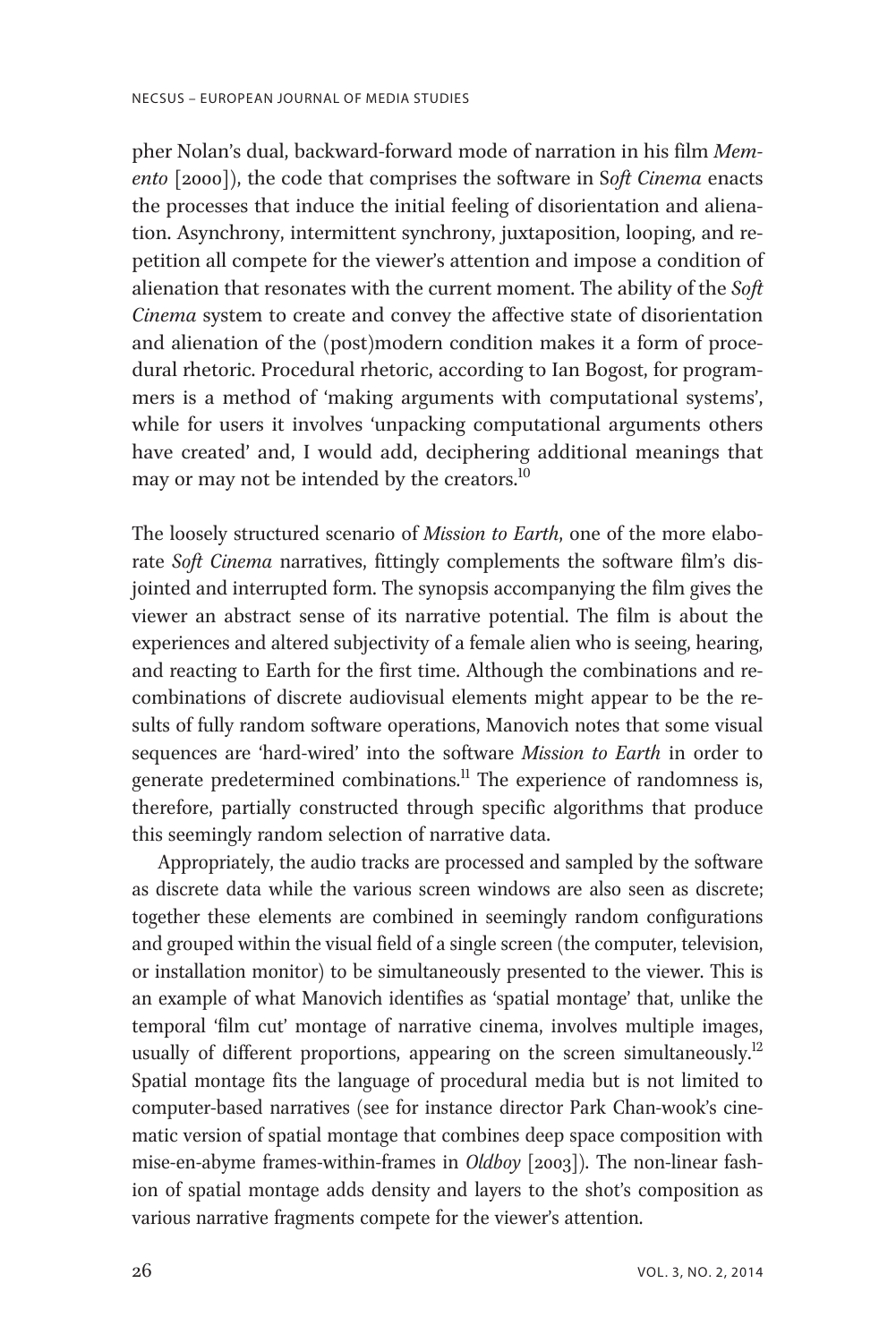RECONFIGURING FILM STUDIES THROUGH SOFTWARE CINEMA AND PROCEDURAL SPECTATORSHIP



Fig. 3: Timecode (Mike Figgis, 2000).



Fig. 4: Soft Cinema.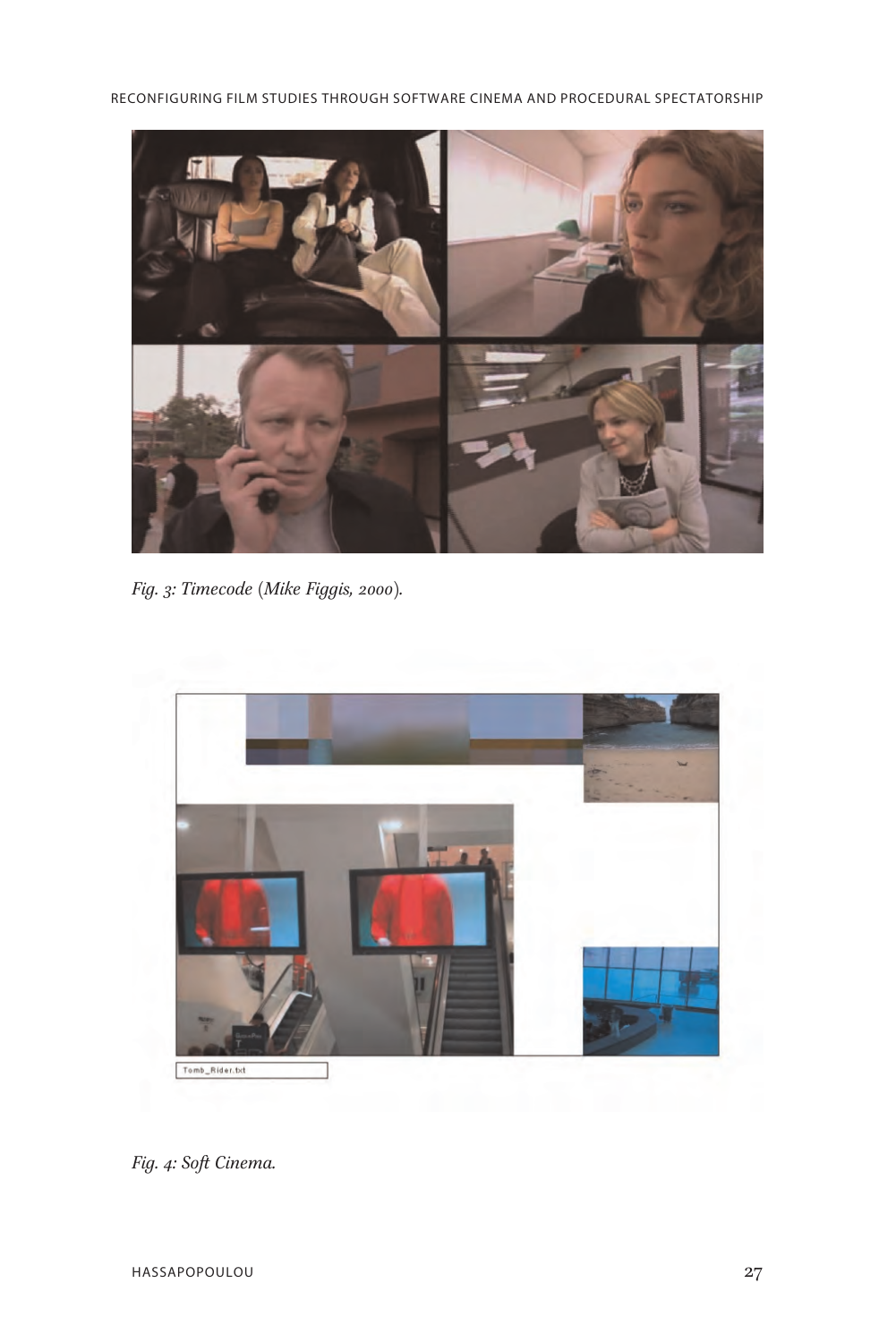

Fig. 5: Spatial montage in Soft Cinema film Texas.



Fig. 6: Spatial montage in the HTML-coded, web-based, Google Chrome commercial/ music video hybrid The Wilderness Downtown (Chris Milk, 2010).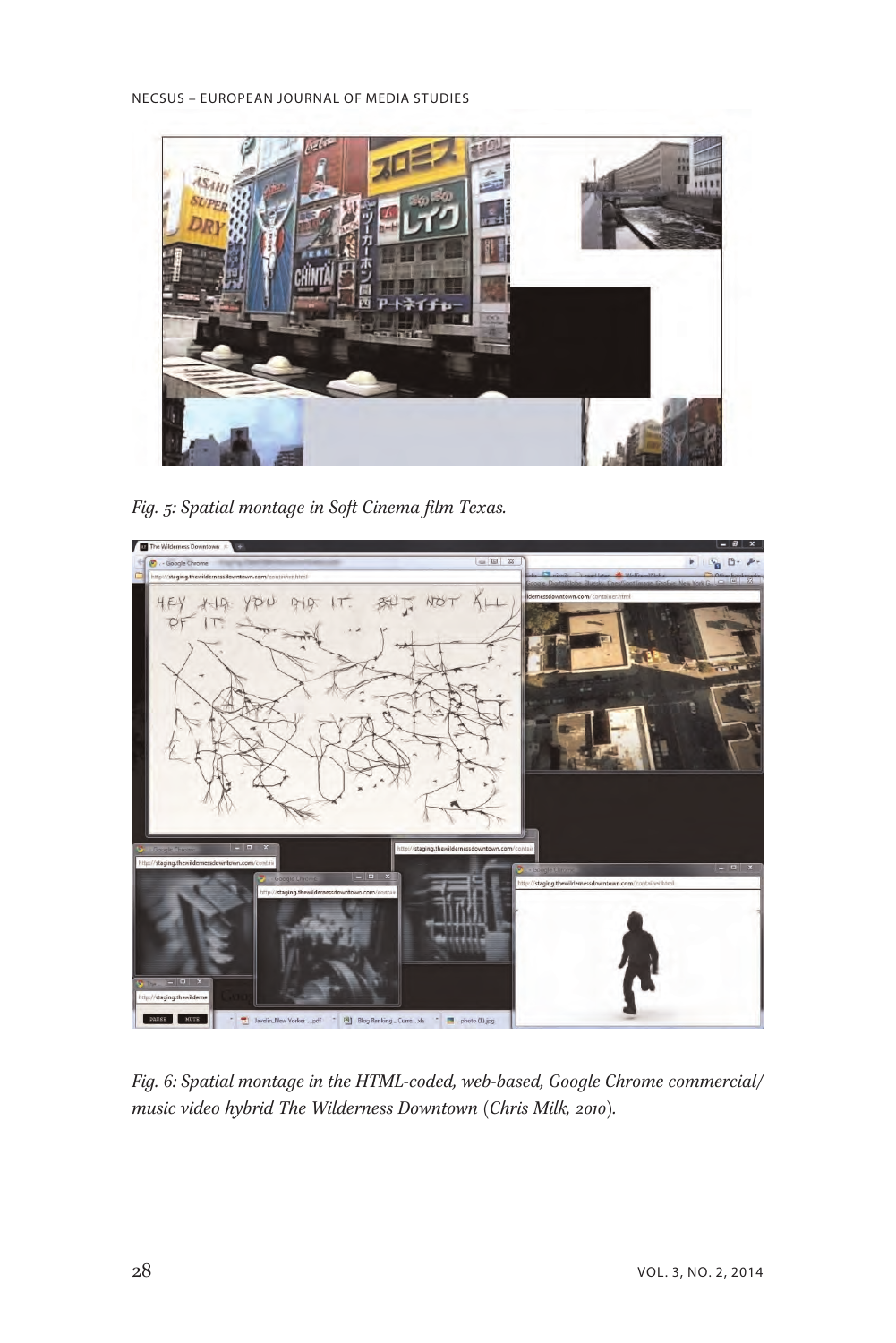RECONFIGURING FILM STUDIES THROUGH SOFTWARE CINEMA AND PROCEDURAL SPECTATORSHIP



Fig. 7: Cinematic spatial montage that amalgamates deep space composition with a mise-en-abyme (frames-within-frames) effect in Oldboy (Park Chan-wook, 2003).

The spatial montage in *Soft Cinema* evokes a procedural type of viewing for the spectator; the viewer's narrative comprehension essentially converges with the modularity and automation of Soft Cinema. Procedural spectatorship prioritises the narration (how the story is told and how it materialises on the screen) over the narrative (the story itself), as the viewer has to sort through the narrative data – materialising as discrete windows, audio tracks, and text/ subtitles – in order to piece together a coherent storyline. It should be noted here that this procedural spectatorship also occurs to a different extent in other types of films that experiment with narrative form such as Memento, Timecode, Babel (2006), and even pre-digital examples like Un Chien Andalou  $(1929)^{13}$  As with other examples of generative and interactive art, 'computational procedurality places a greater emphasis on the expressive capacities of the rules of execution', which in this case refers to the system controlling the execution of the  $Soft$ films $^{14}$ 

The computational procedurality that is at the core of procedural viewing then leads to what Manovich identifies as one of the chief characteristics of new media: transcoding. Transcoding basically means to translate an algorithmic/computational process into a different format in order to make it graspable and accessible to the user (as in the paintbrush icon used in image editing software that performs an equivalent function as an analog paintbrush). In the case of *Soft Cinema* the viewer has to first become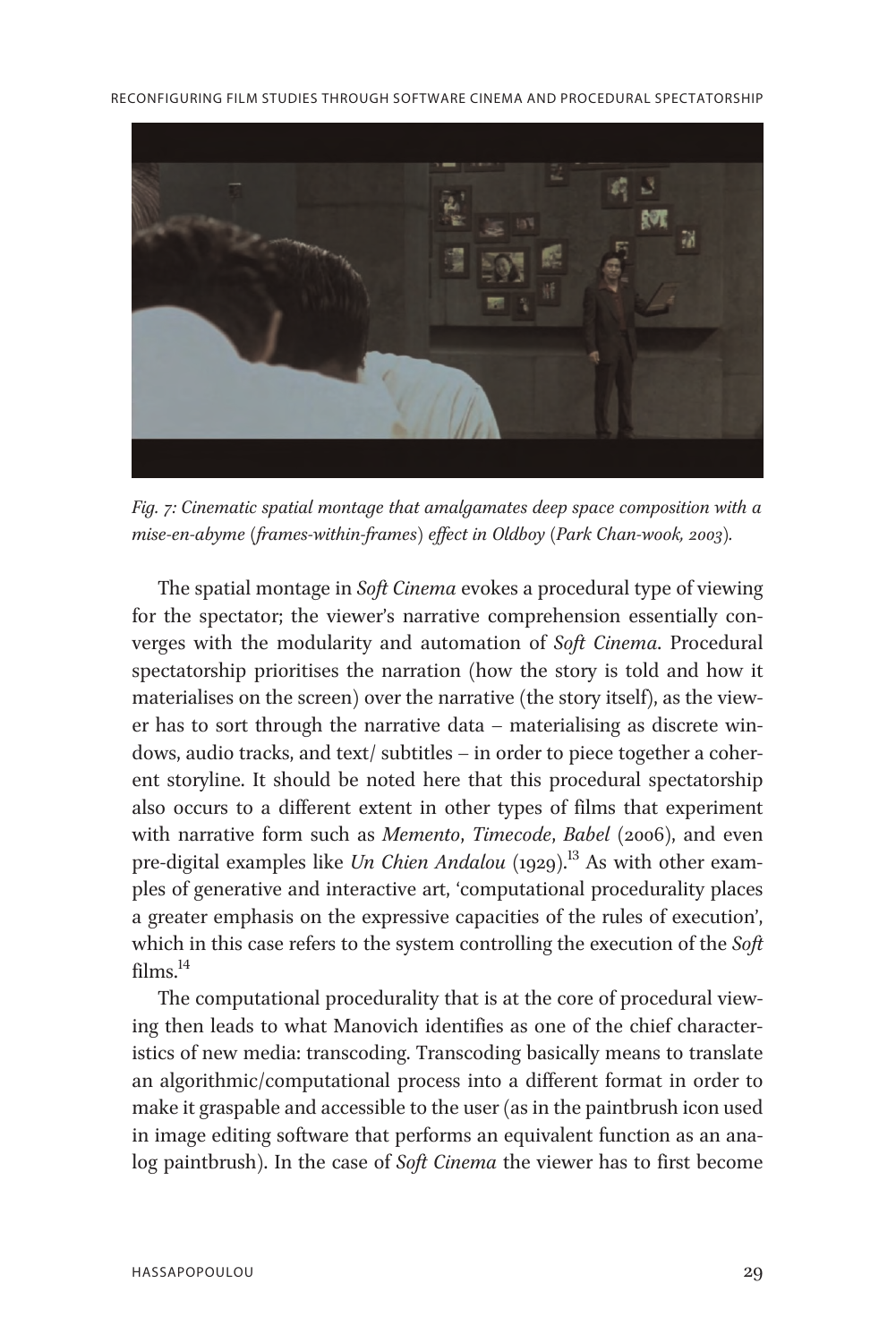aware and used to the 'computer layer' (the mechanisms) of the work before interpreting its underlying 'cultural layer' (more profound cultural symbolism and narrative meanings).<sup>15</sup> Here, Katherine N. Hayles' argument that a hypertext is materially performed before it is cognitively read is also applicable to software cinema, where the film begins as a process that unfolds in real time rather than as a finite object.<sup>16</sup>

# 3 Historicising procedural spectatorship

As viewers of the film we may initially be unable to follow a fully developed story but we are still able to have an immediate affective response to the sense of alienation and disorientation felt by the main character Inga (Ilze Black). This sense of alienation and disorientation is not narratively conditioned – we do not empathise with Inga because there is not sufficient character development or depth, but we can share something similar to her experience of lost bearings. In their introduction to the film, Manovich and Kratky mention that Inga's alien experience is evocative of 'both the Cold War era and of the contemporary immigrant experience that is so frequently the norm for inhabitants of 'global cities'. The multi-frame and unpredictable layout of Mission to Earth appears intended to affectively correspond to nuances of 'variable identity', a fluid, nuanced, and elusive concept of subjectivity that encompasses 'the trauma of immigration, the sense of living parallel lives, [and] the feeling of being split between different realities'.<sup>17</sup>

The explicit association of these encounters with the history of the Cold War adds allegorical depth to  $Mission - a$  depth that is probably not perceivable to the viewer if she is unaware of this intended metaphorical dimension to the film (and, in auteurist terms, Manovich's personal investment in this topic). On purely technical registers, variable identity is formally constructed as the effect of algorithmic processes; it is a product of combinations of data/info-subjectivity in the digital field or post-industrial society. Also, some qualities of Inga's culturally and technologically backward planet Alpha-1 suggest by way of the Cold War metaphor that hybrid identity is not always the result of new or progressive operations of mind and technology but may also encompasses past psychological trauma, especially when that trauma (re)emerges as the result of a life-changing cultural, sociopolitical, and/or technological transition.

This juxtaposition of machinic and programmable processes with human-centric and historical concerns drives software film's implicit argu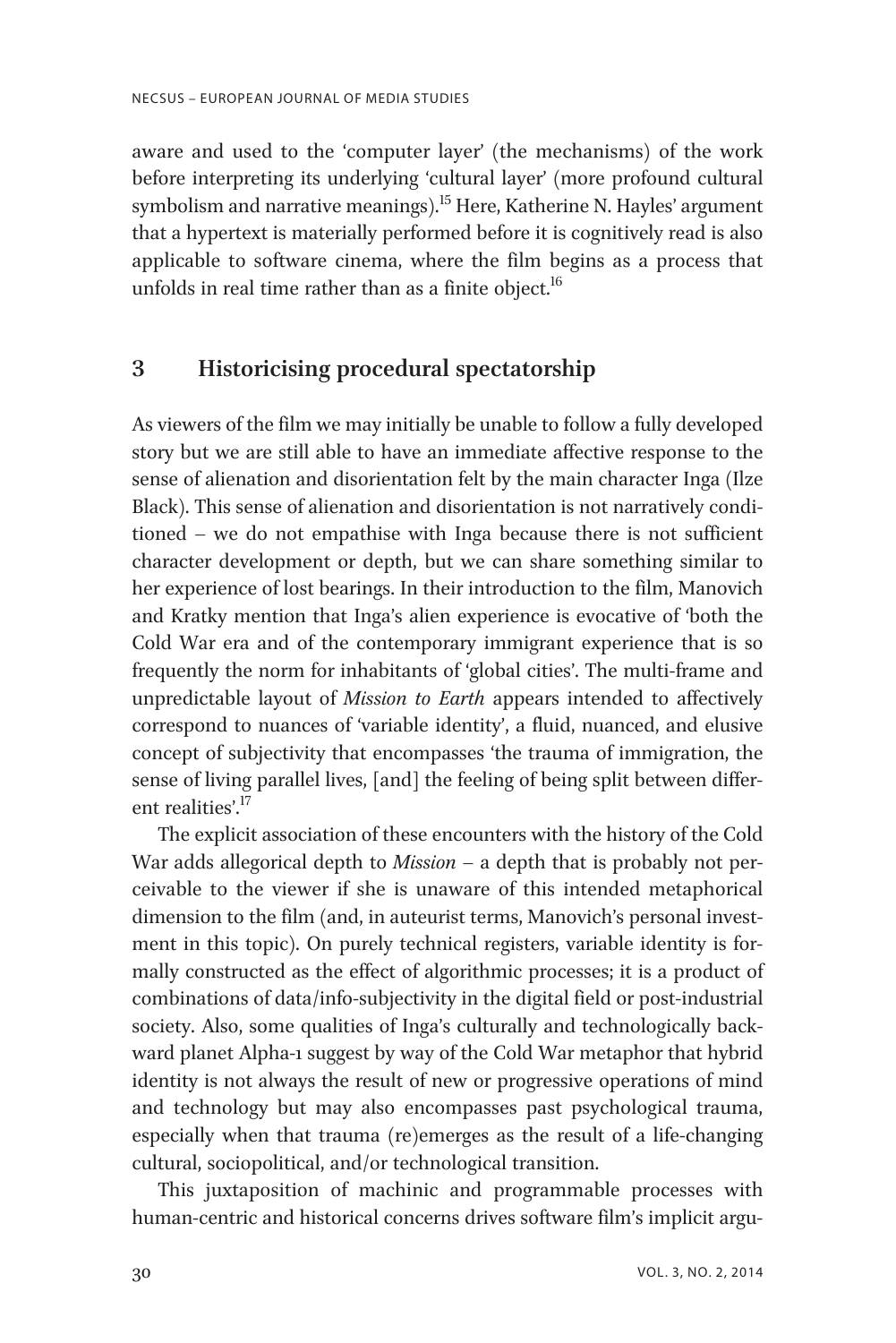ment that relatable feelings (human affect) can be stimulated – and possibly even simulated – by software operations. At the core of the Mission software are cultural and transnational (that is, human) concerns that resonate through the combination of formal and structural elements. The immigrant point of view in the film can thus be relatable in diverse reception contexts; it can be translated in broader terms as the experience of being in an unfamiliar place, the experience of navigating hybrid modes of subjectivity and, by extension, hybrid modes of spectatorship. In this respect, then, the narrative spills out into the affective realm as our bodies literally try to make sense of this new cine-software experience. Software cinema is thus, against all appearances of being driven primarily by inhuman computer operations, a cinema of effects and affects. While watching software cinema we are receptive to the primal, visceral appeal of moving pictures but, unlike cinema's first audiences, we work within new frameworks for relating to images that are not just moving but also pixelated, digitised, and interactive.

Tom Gunning's dismantling of the myth of the incredulous and frightened early cinema spectator has led to a wider critical awareness of not only the importance of film history in the formulation of film theory but also (as a secondary point that is nonetheless more significant here) a critical emphasis on the material conditions of spectatorship and how they influence reception.<sup>18</sup> As historians of early cinema have pointed out, the very conditions of early film projection and exhibition prevented the spectator's narrative or aesthetic immersion into the spectacle of moving pictures. Many early screenings took place in social settings such as plazas (or the Grand Café in Paris, famous for hosting the first documented public screening in 1895), which encouraged social interaction among spectators but not immersion into the world of the film. In addition, the film projector was noisy and its mechanical operations were impossible to ignore during screenings. The subsequent additions of an accompanying musician or orchestra were made not only to add sound to the image but also to conceal the sound of the image projection machinery. These distractions, I argue, had a counter-immersive impact on viewer responses comparable to that of the viewer's awareness of the procedural character of software cinema.

In Soft Cinema the procedural spectator does not slip into full narrative immersion because her attention is on surface mechanisms of the film's assemblage (the multiple navigation windows, overlapping soundtracks, and so on), which in turn are representative of internal operations of software and hardware and of graphical user interface (GUI) and human-com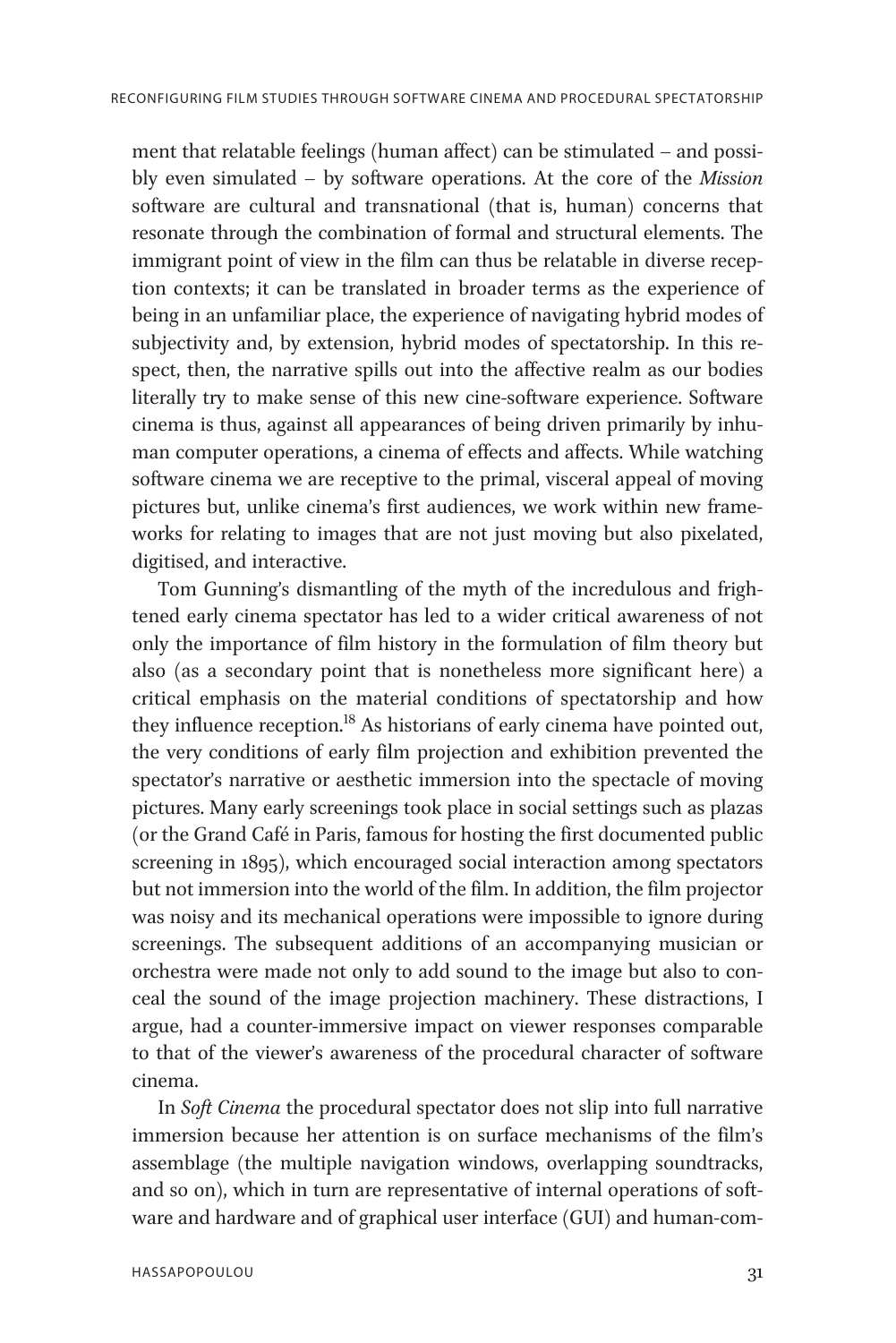puter interactions. The overlapping sound and visuals in the software films correspond to – and for the viewer, appear to figure – transcoded operations of software database. Therefore, the viewer's attention is drawn to audiovisual evidence of the film's ongoing operations, manifest in the automatic generation and re-combination of multiple movie windows and overlapping audio tracks. Like the noisy projector and the noticeable surface of the projection screen in early shows, the transcoded materiality of the software mechanisms of digital projection in Soft Cinema makes viewers constantly aware of the apparatus' role in the performance of the film.

Thus, the Soft Cinema viewer is not absorbed into the film's projected space; she is fully conscious that there are working mechanisms and infrastructures producing that which audiovisually (de)materialises on the screen. The viewer occupies a liminal space; cinema here is neither a field of illusion nor, in conventional terms, narrative verisimilitude. In the context of Soft Cinema the procedural spectator takes on the additional role of reading data input as it appears on the interface. She engages in a hybrid practice of spectatorship that blends interface/screen reading with information processing and audiovisual, cognitive labor (on the viewer's part).

## 4 Reorienting and remixing reception modes

Procedural spectatorship is thus not primarily temporally or narratively motivated, but it still does not fully elude the gradual process of accumulating narrative information. The primary source of narrative information about Inga's mission to earth comes from the main audio track rather than the visual elements and short clips that are asynchronously and (seemingly) arbitrarily paired with the audio. The fact that narrative information is accumulated aurally and progressively through the audio track sutures the viewer's experience to this register of continuity in the work while at the same time undermining the primacy of visual continuity. In Mission the overwhelming and disorienting images have a decentering and affectively disarming effect, while the consistent audio refocuses the viewer's narrative comprehension by shifting it to the realm of sound. This rehierarchised sensory mode of spectatorship nearly isolates narrative comprehension to the auditory aspects of the film.

Nevertheless, Mission's audio does not necessarily determine or limit the viewer's interpretation of the visual material, and vice versa; sometimes audio and picture appear to complement each other while at other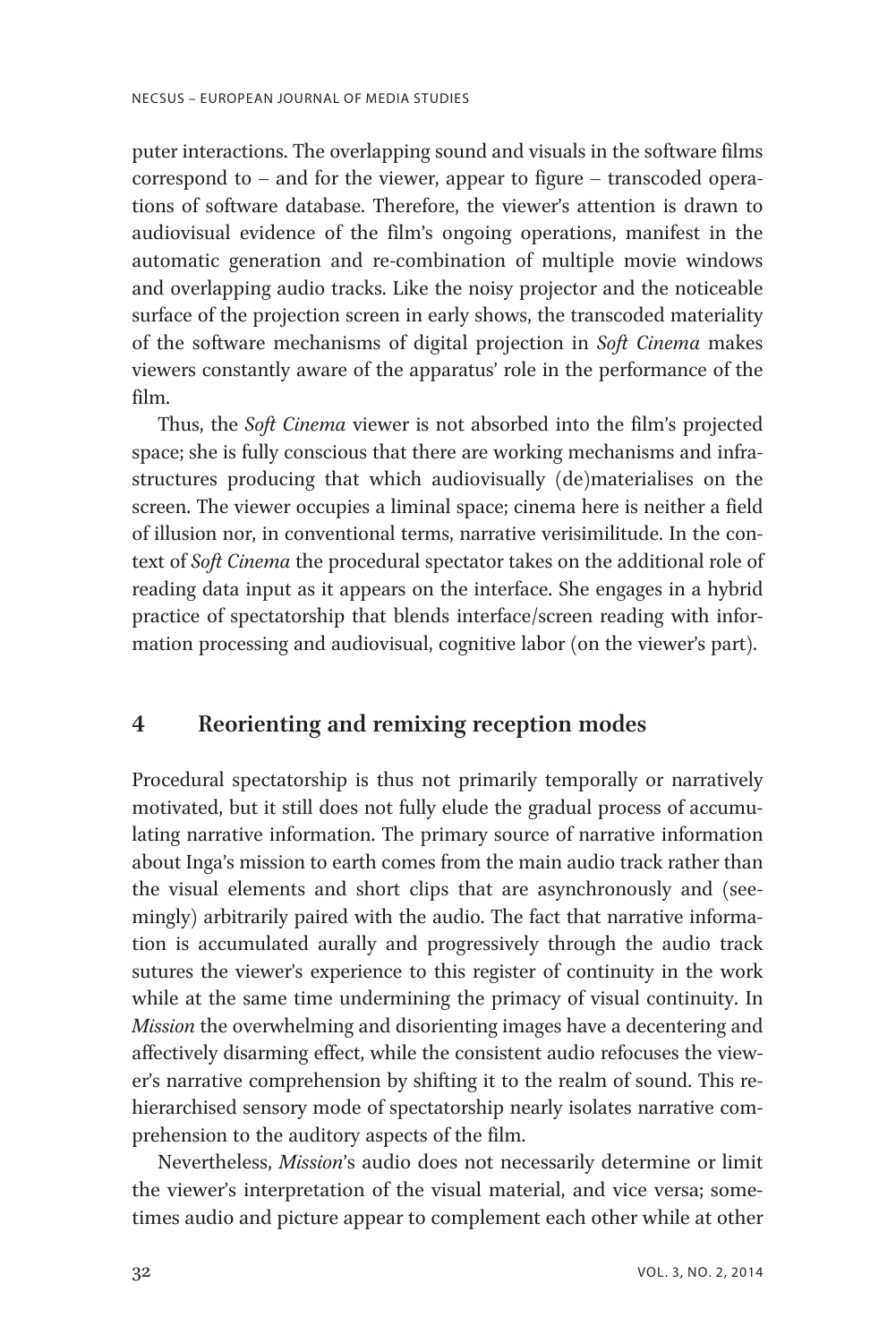times the images veer off into a different direction than the more focused auditory narrative component. In fact, after prolonged or repeated viewing it becomes evident that some audio sequences of Mission have been hard-wired into the database so that they appear in predetermined orders. For example, all versions of Inga's story begin with an audio track that strategically conveys important background information about Inga. From the very first sentences we know that Inga the alien likes going through the automatic car wash because it reminds her of her home planet Alpha-1.

In all recombinant versions of Mission the opening scene remains the same. The more versions of the film that are watched the more information is accumulated about Inga's life on Earth. The information conveyed in each version does not contradict previous viewings; instead, the procedural viewer amasses more narrative information each time, chiefly through the audio track. This process of additive comprehension adds more complexity to the notion of procedural spectatorship. Neil Young's definition of additive comprehension (as summarised by Henry Jenkins), where new facts are gradually added to the main story through different media/texts and can challenge or revise previous assumptions regarding the story, applies in a slightly different way to the procedural viewing of Mission.<sup>19</sup> In the context of Mission additive comprehension refers to the gradual addition of new narrative information with every re-viewing of the film; this information does not challenge or cancel out earlier information accumulated about the narrative but instead adds to the fragments accumulated in previous versions of Inga's story.

Everything we can possibly know about Inga's personality and life on Earth is conveyed through a robotic and monotonous male voiceover. The monotone male voice brings to the surface power relations of patriarchal societies and makes them applicable to post-industrial societies in which human interactions are being replaced by and conveyed through electronic and digital processes of standardisation and automation. This also relates to processes of automation and standardisation in the Industrial Age, but in this case the apparent automated and mass production of narrative segments creates a work that will be uniquely perceived by each individual spectator. The repetition and overlap of audio and visual tracks results in a feeling of déjà-vu that contributes to the sense of circularity, repetition, and mundane routine that not only characterises Inga's earthly life but also organises the way her life is conveyed to the viewer through data repetition, looping, and algorithmic recombination. However, the response to the assembled narrative is not uniformly per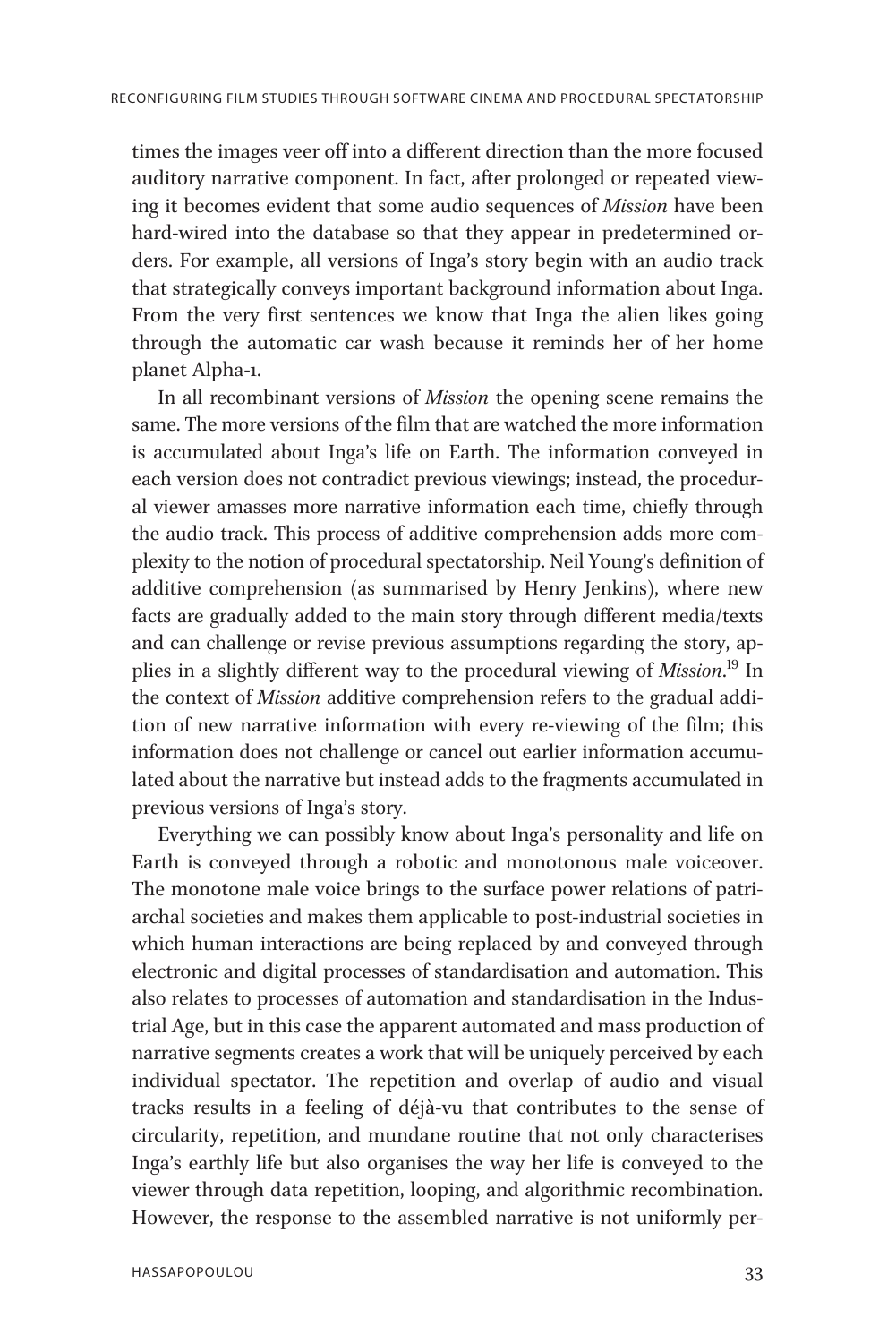ceived by all spectators alike due to its open-endedness and abstraction of meaning.

In a realm in which relations of data literally conjure the presentation of film subjectivity the creative production of cinematic art is organised according to the logic of the computer's database. Delegating a large portion of the assemblage of the film image and sequence to a computer results in a liminal media object that exists 'between narrative and a search engine'. <sup>20</sup> Thinking of filmic narrative as sufficiently quantifiable to be navigated with a search engine evokes other methods of data visualisation, distant reading, and macro-analysis that demonstrate, as Jose van Dijck notes, 'how software is increasingly quantifying and measuring our social and everyday lives; software helps translate our everyday actions into computer language and, vice versa, execute computer language into social action'. 21

# 5 Data-subjectivity and posthuman awareness

In the case of software films, paratexts such as the online synopsis in Mission to Earth can provide narrative direction that helps the viewer forge causal links when other cues are missing. Trans- or cross-media additive comprehension, where information from multiple media is amassed to extend and enhance the comprehension of the principal film(s), is now the typical interactive way of understanding movies in our culture; software narratives are no exception, as viewers can discover background information from sources other than the films or their immediate paratexts with which to contextualise the (software) film experience. Even experimental movies such as Manovich and Krakty's Absences (another Soft Cinema movie) make more 'sense' when the viewer is aware of the artistic and theoretical aims of the work. The background knowledge that Absences does not have a predetermined narrative frees the viewer from hermeneutic expectations that circle back to authorial intention. This allows the viewer to respond to the sequences or the unexpected aggregates of visual and aural elements without having to figure out their significance within a narrative scheme.

The audio and visual tracks of *Absences* are usually abstract and difficult to decipher. The ambiguous text track accompanying windows on the screen and the overlapping ambient sounds determine our interpretation of the notional coherence of the film's projection. Although Absences is neither narratively nor logically conditioned the readable text track serves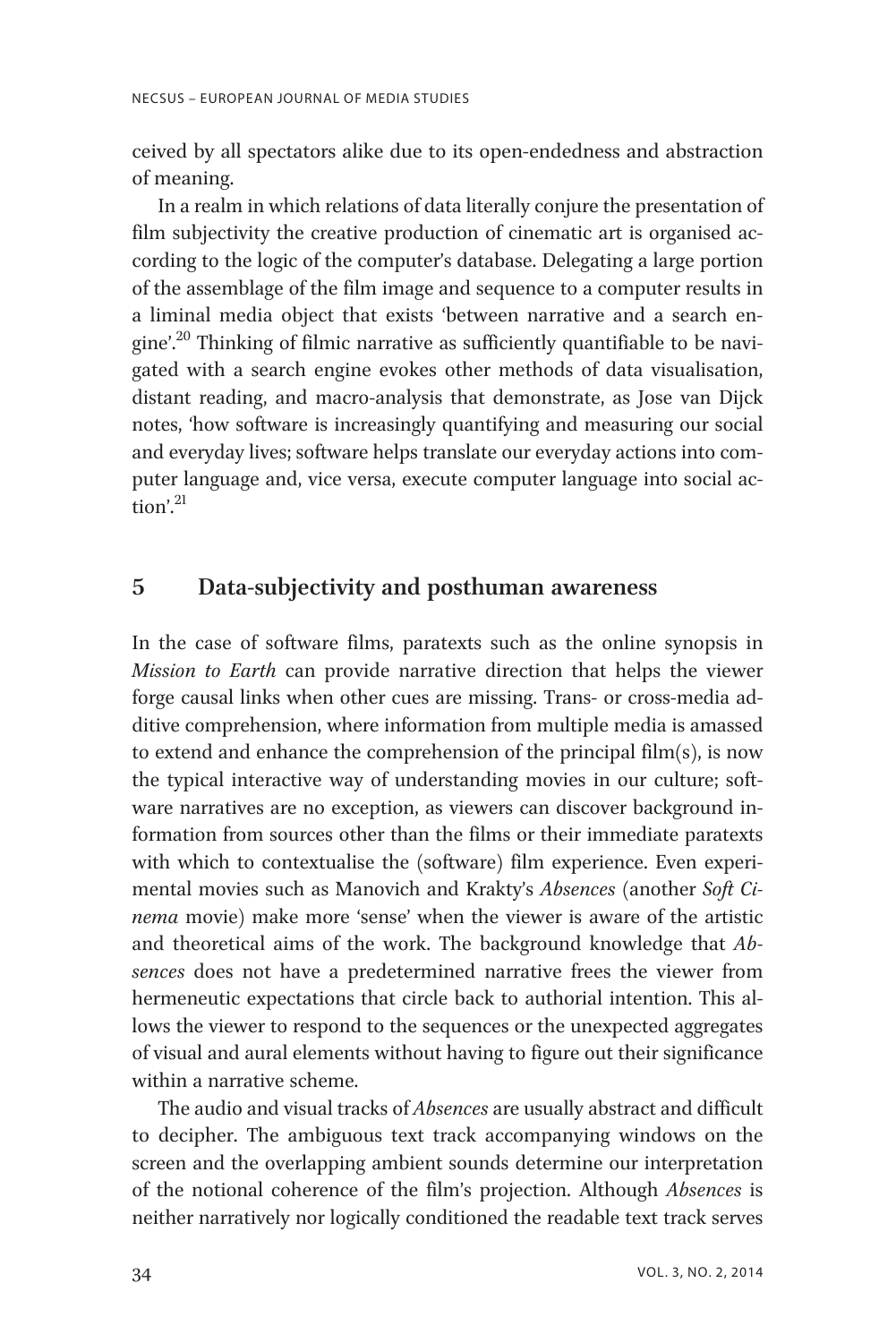as a (often-misleading) captioning device for what is seen and heard. For example, when the text underneath the window mentions that footsteps were heard this element is hard-wired with footage of the shadow of a man slowly walking toward an unknown destination (in one version the text mentions a wedding ceremony as a possible destination for the shadow that could belong to the groom). This is also accompanied by inscrutable ambient sound; once the text is read the sound begins to cognitively/associatively resemble footsteps because of the caption. In other words the text track narrows and specifies our perception of less decipherable ambiguous elements by suggesting associative connections between these aspects of the projection. This mode of spectatorship, which is almost the opposite of free association, could be considered as the software-simulated equivalent to the Kuleshov Effect, whereby audiovisual pairings assume meaning and tone through software-produced editing arrangements in this computerage definition of montage.



Fig. 8: Procedural spectatorship in Absences.

Importantly, lags, loops, and glitches of the software are more easily perceived when narrative expectations have been suspended and disjunction becomes the defining mode of film reception. Are the lags, glitches, and loops of digital interactions software versions of affects, corresponding to how humans somatically and perceptively experience digital encounters?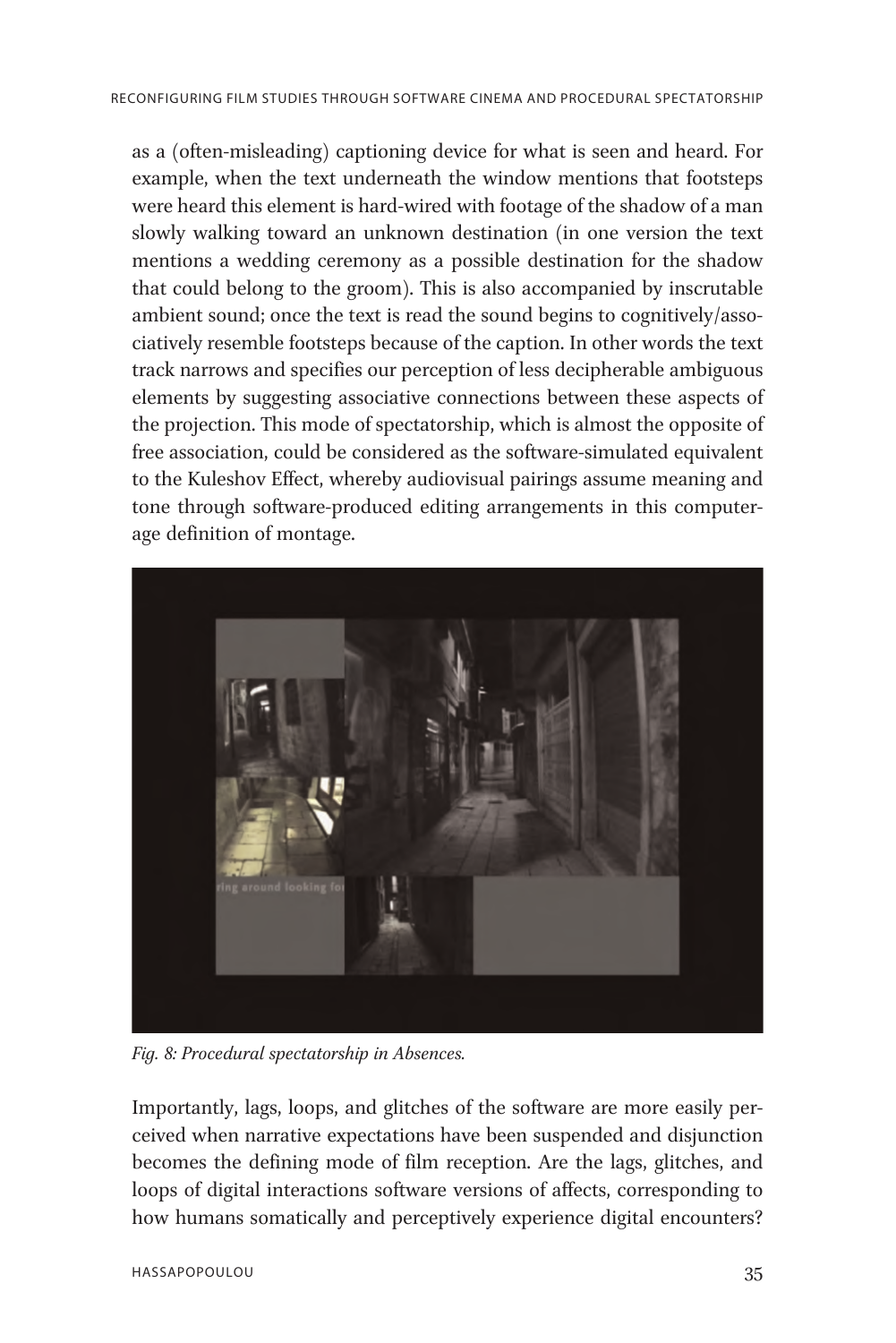Anna Munster, echoing Brian Massumi, locates affective bodily sensation in the lag or time period between the 'bodily beginning of an event and its completion in an outwardly directed expression of emotion'. <sup>22</sup> Here we might observe that the affective sensation that occurs in the in-between interval of an event's bodily-sensed beginning and its outwardly manifested emotional expression must resonate with the lag which occurs between the software sending the command to the hardware, the hardware's reception and execution of that command, and the human body's sensation of the performance of this process. Before theories of affect and digital embodiment gained academic momentum, Linda Williams predicted in her essay 'Film Bodies: Gender, Genre, and Excess' (1991) that the deployment of sensations in cultural forms such as the cinema is only just beginning to be understood and analysed.<sup>23</sup> She argued that filmic identification does not just involve the reproduction of the sensations displayed by bodies on the screen but also (or instead) encompasses a complex network of triggers and sensations that include the filmic apparatus. If, as Manovich has repeatedly asserted in his work, software is indeed the new cultural form and database is the metaphor through which our daily interactions are understood, $^{24}$  then the hybrid mode of spectatorship produced by software cinema further expands the nuanced meaning of embodied identification suggested by Williams.

Thus, if we regard the data-subjectivity simulated by and emerging from software cinema as an aspect of spectatorship at large then we may compare the screen's reproduction of the body of the software to Williams's notion of screen bodies. Our perception of the materialised (as in audiovisualised/transcoded) body of the software/database on the screen results in varying degrees of investment and detachment to what is shown and heard, which must vary considerably in relation to the sequences and disjunctions with which it appears. In light of this cinematic identification and procedural spectatorship are keyed to distanciation and difference rather than empathy and situational identification, and are accentuated by our perceptive and sensate awareness of the repetitive glitches and lags that mark the software as different from our biological processing of audiovisual information. By extension digital embodiment is a 'differentially produced mode of living or experiencing the body' because, as Munster argues, we are not just somatically experiencing forward-moving temporal speeds but also periods of asynchronicity punctuated by intervals or lags; 'these delays occur because both code and the body fall short of the other's speeds'. <sup>25</sup> The disjunction between code and body – as well as the possibility that, with repeated viewing, the body tends to (or learns to) internalise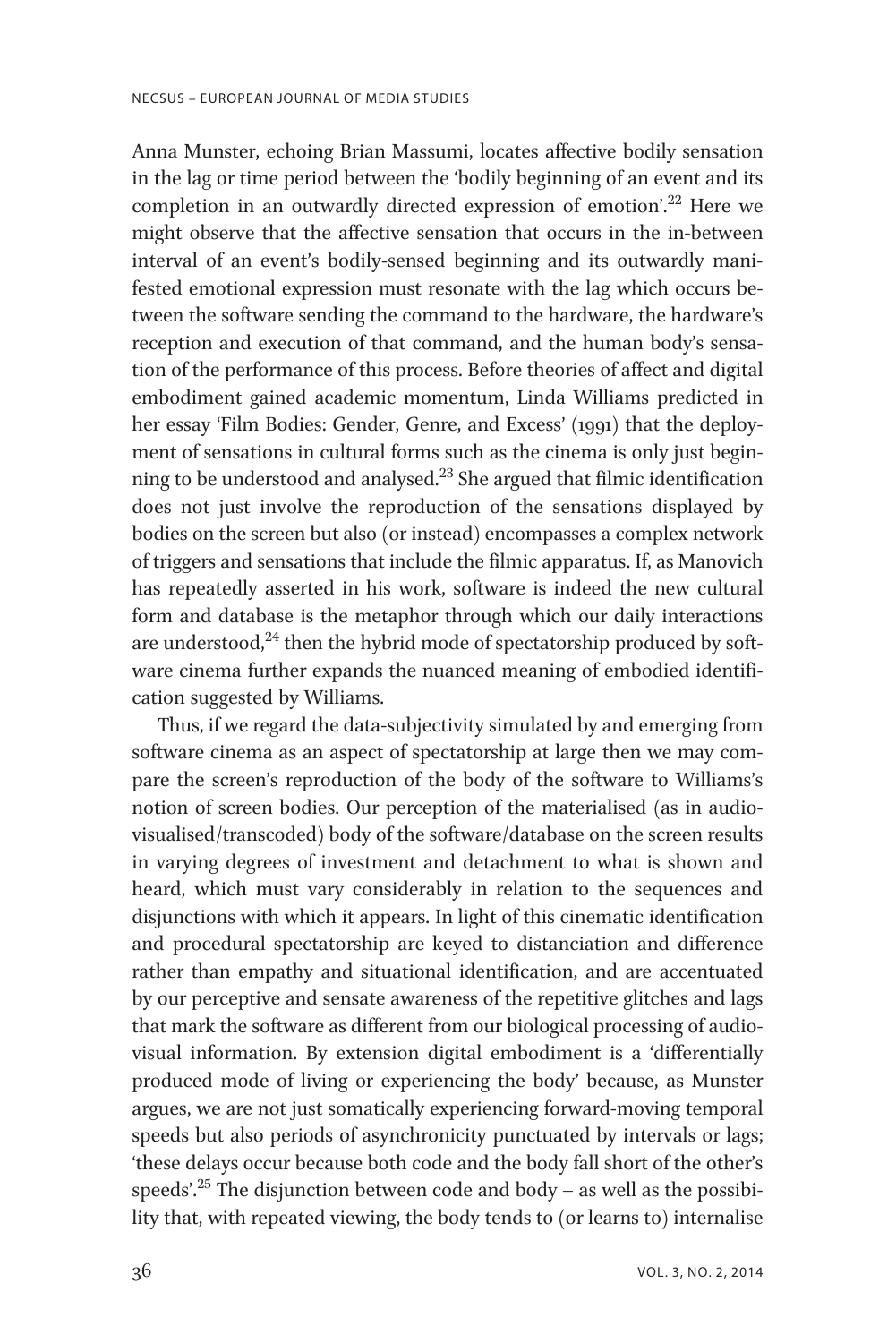those material and immaterial inconsistencies (just as mainstream cinema's editing conventions have been naturalised for audiences) – remind us of the paradox in digital computers and the quest for knowledge. This paradox, as Wendy Chun argues, is that of computers being both transparent and opaque because they promise knowledge of the world thanks to their information-capturing properties, yet the functionality of their internal mechanisms is largely unfamiliar to most users at the technical level.<sup>26</sup>

Peter Krapp argues that glitches and lags, rather than immediacy and seamless communication, are an integral part of an ongoing digital embodiment that is 'immanently capable of becoming both sensate and virtual'. <sup>27</sup> Krapp clarifies that he is not advocating technological determinism by proposing an understanding of human-computer interaction centered on the glitch or the software exploit. Appropriating Alexander Galloway, Krapp argues for a posthumanist approach that points out the cultural importance of 'any code that runs counter to the perceived mandates of machinic execution, such as the computer glitch or the software exploit'.<sup>28</sup> In other words, the analytical emphasis is not on a machine-centric logic that explains why malfunctions happen. It is rather on a posthuman understanding of how these perceived malfunctions productively help us conceptualise them as an integral part of the culture of mediation and interaction in the programmable and digital era. Glitches, lags, and loops establish their own rhythm, and through prolonged viewing of software films our bodies may become accustomed to that mode of interaction in the same way we have become acclimated to the lags and loading times of Internet surfing and, prior to that, to the 1990s MTV-style fast-paced editing patterns of television and film.

Although we become accustomed to this interrupted and hypertextual mode of watching movies the evidence on whether we fully internalise this mode in ways that permanently rewire our brain remains inconclusive. One view argues that the sensory overload of multiple and simultaneous nonlinear operations places overwhelming demands that cannot be adequately processed by the human brain.<sup>29</sup> The counter-argument is that frequent exposure to new modes of processing information trains the mind and body to adapt to demands of new technologies. This argument has been taken up by scholars in disciplines ranging from the humanities to neuroscience, who support the line of research that is indicative of new technologies retraining and repurposing our neural circuitry in psychosomatic ways.

More recently, Katherine Hayles has applied this line of reasoning to electronic literature case studies in her book How We Think: Digital Media and Contemporary Technogenesis. Her approach partly draws from Andy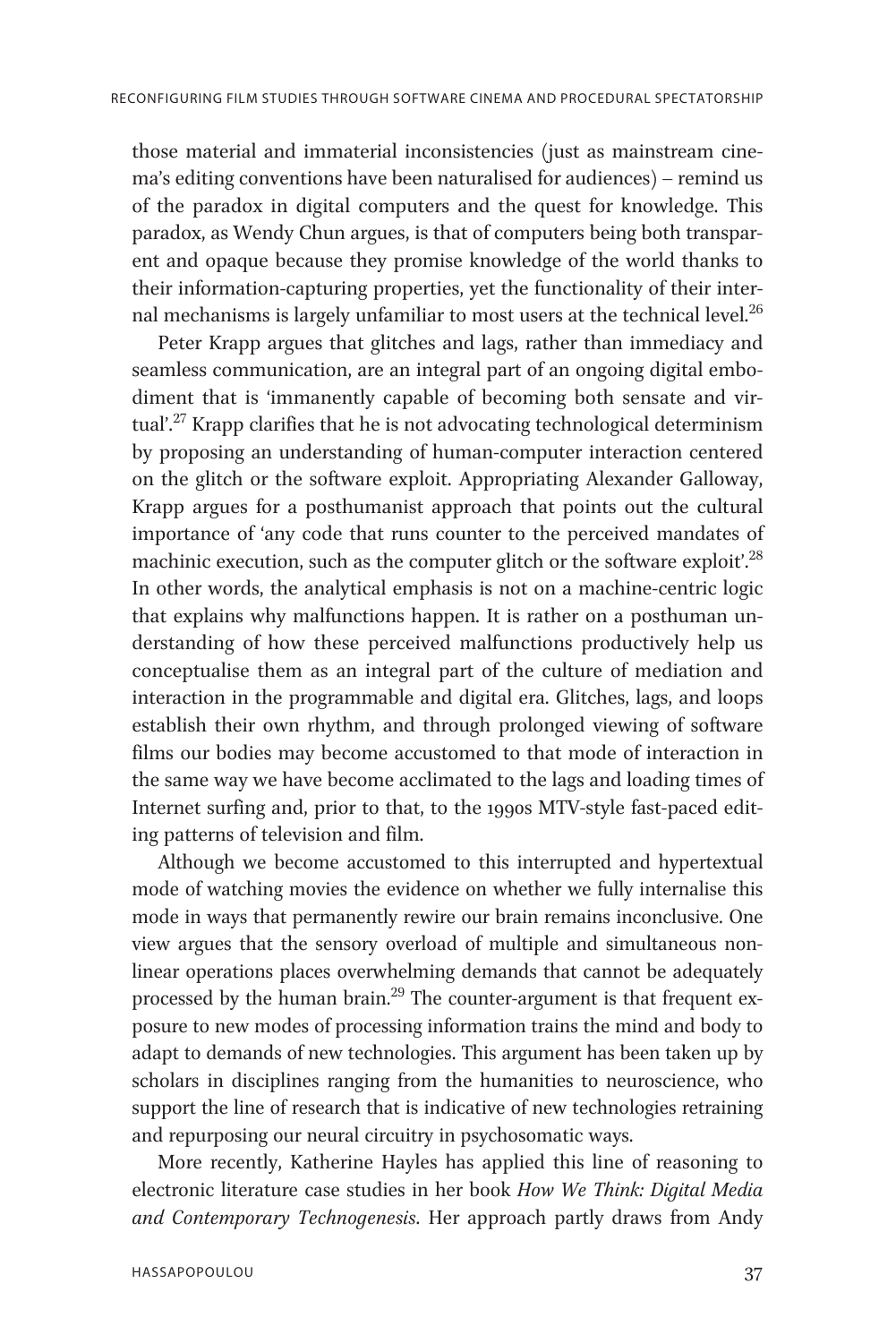Clark's neural constructivist viewpoint which claims that in our habitual interactions with the world 'we remain open to quite profound kinds of neural (cortical) growth and rewiring' that render us adaptive cyborgs by nature.<sup>30</sup> The cognitive impact of hypertextual forms of reading on the learning process is being extensively researched, evaluated, and reassessed in light of new methods for interactive pedagogy and self-training tools.<sup>31</sup> In the near future genres of software cinema have the potential of stimulating similar academic inquiry on multi-modal film's impact on the human brain. Such investigations may productively expand theories of narrative comprehension in film to cover robustly hypertextual conditions of spectatorship.

At the risk of falling into the trap of historical and technological determinism or cinematic essentialism I would argue that, despite its emerging and changing techniques and aesthetics, software cinema retains one of the socio-pedagogical functions of the cinema – training audiences to receive and buffer contemporary medial sensations. Michael Cowan recently reiterated cinema's status as 'training ground for the modes of distracted and divided attention adapted to the conditions of the urban milieu' in light of his rediscovery of the Weimar rebus films (crossword puzzle films) of 1925 to 1927. According to Cowan rebus films 'used the onscreen game format, and the affective experience of play, precisely in order to facilitate the assimilation of that new milieu'.<sup>32</sup> Just as early cinema arguably prepared audiences and worked as a buffer for shocks of technological and industrial modernity, software cinema trains the viewer in new modes of film spectatorship and new modes of narrative and affective subjectivity that correspond to the ways in which we interact with digital technologies. Research has indicated that the habitual actions associated with web interactions (such as moving the cursor, clicking the mouse, and using multiple browser tabs) have the potential to retrain and repurpose our neural circuitry. Just as reading has been shown to profoundly impact brain functioning, learning to read (and in this case to watch films) differently can potentially rewire or expand the brain's cognitive abilities.<sup>33</sup> If we approach software cinema from this perspective then its objective of expanding viewers' cognitive skills by expanding the dimensions of spectatorship correlates to the expanded cinema objective of extending consciousness by expanding and ultimately transcending the apparatus of classical cinema.<sup>34</sup>

By stripping film narratives down to their raw elements of dialogue, images, and audio (or at least the digitsed and processed equivalents of these), does software cinema also herald the death of cinema as we (think we) know it? Or, is software cinema expanding cinema in the way that flicker films expanded the definition of cinema by stripping it down to some of its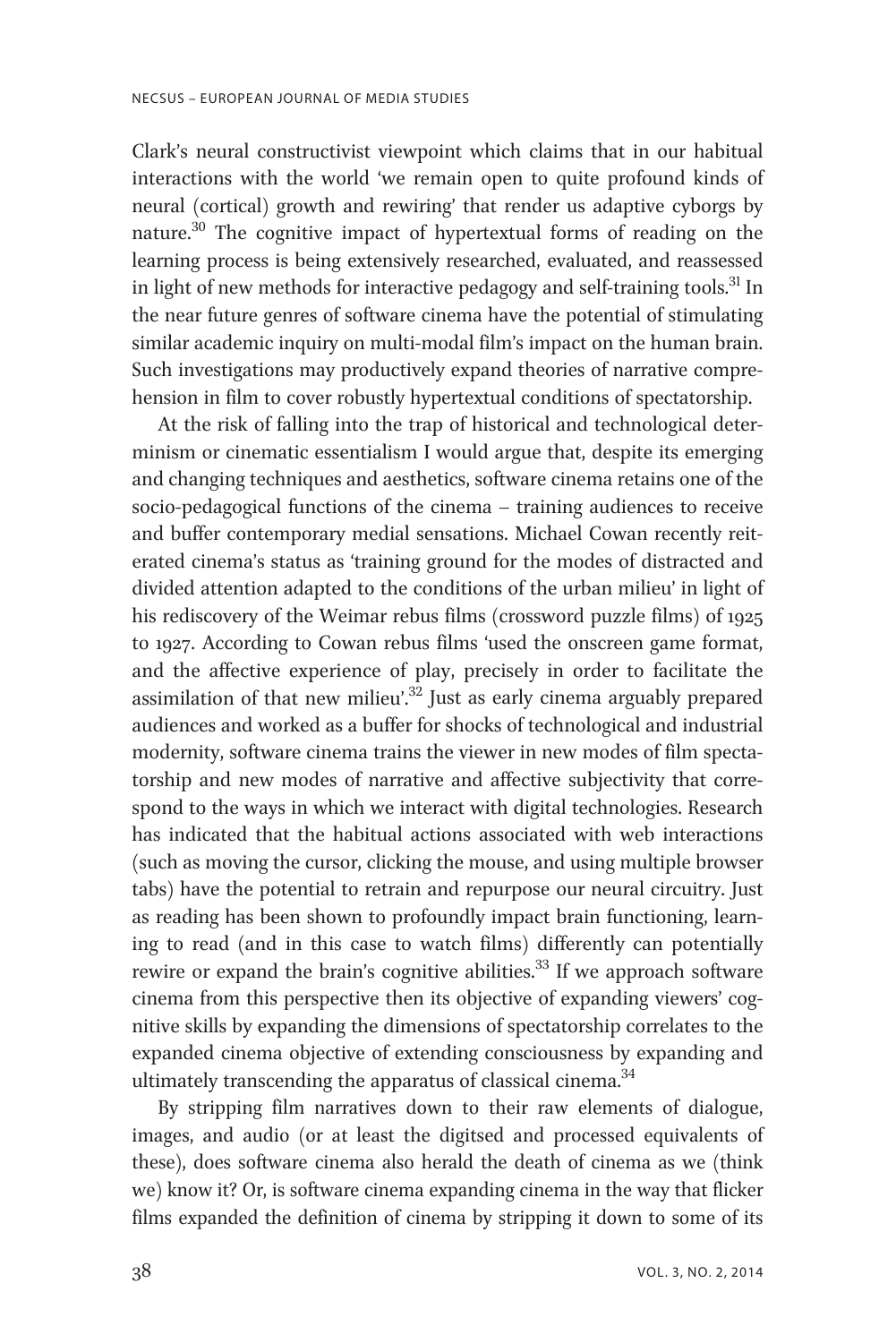fundamentals? The most notable flicker film is Tony Conrad's The Flicker (1965), an experimental film consisting of only five frames, two of which are constantly alternated to create the flicker effect. The 'Warning' frame that opens the film, warning audiences that The Flicker may cause epileptic seizures or mild shocks, literally turns the metaphor of cinema as a buffer for the shocks of modernisation on its head. Instead of training audiences to tolerate the shocks of modernity The Flicker induces shocks to audiences through its flickering effects. By breaking cinema down to its elemental form (consisting of frame juxtaposition and light projection) flicker films expand the definition of cinema by contracting cinema to some of its basic elements and primal sensations.<sup>35</sup> Accordingly, Soft Cinema orchestrates the film experience around the contraction or distillation of the internal operations of software into visualised or transcoded aspects such as the appearance of multiple windows and the simulation of overlapping actions, thus expanding the language of cinema to include vicissitudes of the procedures of digital media.



Fig. 9: The 'Warning' frame in Tony Conrad's experimental film The Flicker (1965).

Hayles notes that database technology relies on 'the interoperability of databases, whereas narrative is tied to the specificities of individual speakers, complex agencies, and intentions only partially revealed'.<sup>36</sup> She goes on to suggest that narratives resist the standardisation that characterises databases, and this resistance is what makes them a uniquely human invention.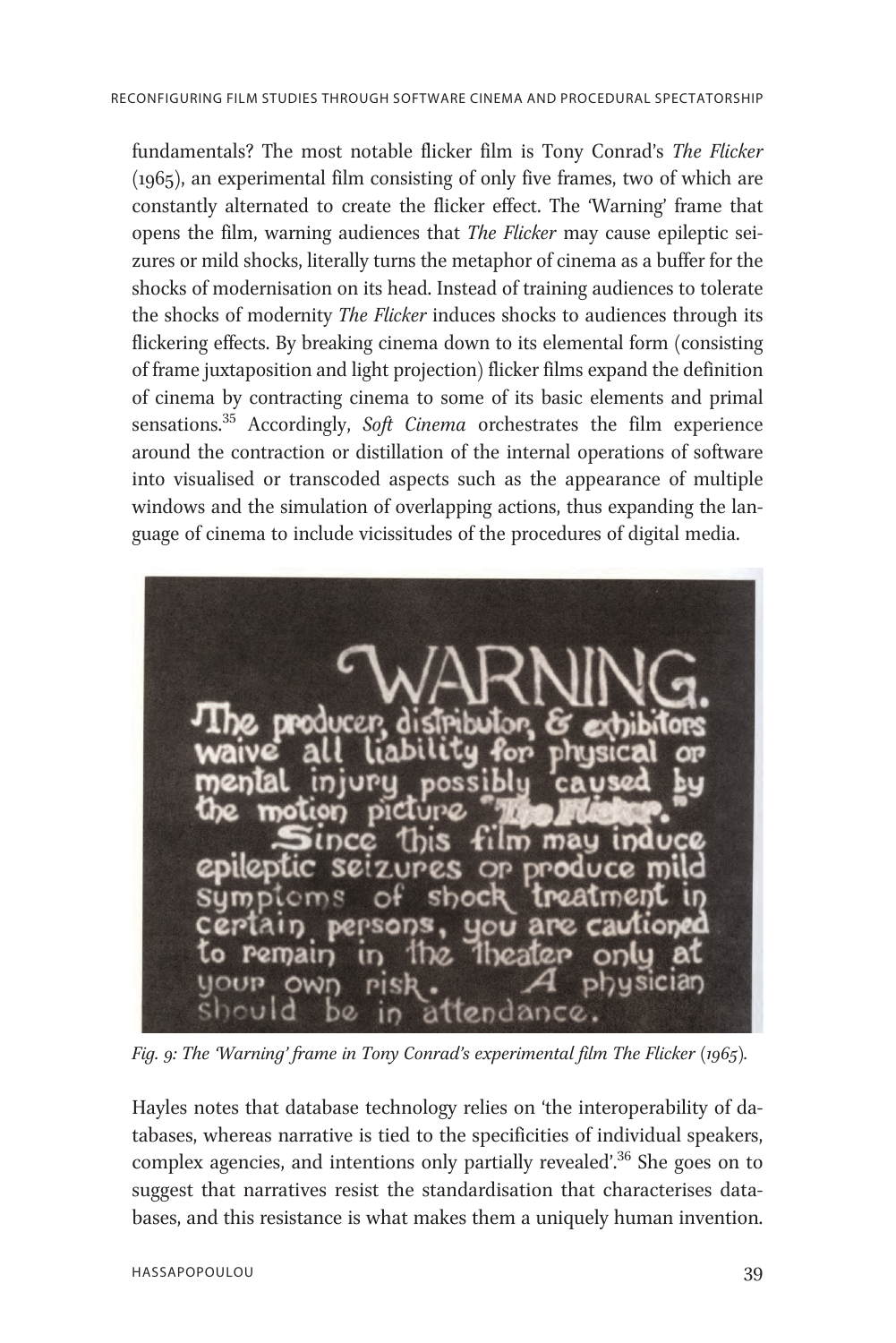Soft Cinema and the broader, nascent practice of software-generated films attempt to reconcile these two forms using the sorting and standardisation features of the database to generate malleable narratives that address the human condition. It remains to be seen whether the (almost) globally resonant aesthetics of the GUI will displace or even efface some of the cultural, social, economic, and political conditions that shape and distinguish unique filmmaking approaches. Perhaps, instead, those particularities and cultural specificities will become encoded – literally and figuratively – into the software-filmmaking process in different ways, such as in in the narrative's procedural rhetoric. Although software has already replaced a diverse assortment of mechanical, physical, and electronic technologies (including most film technologies) it cannot replace the unique sensibility and vision of the filmmaker (as a collaborative/collective unit). However, it can expand the notion of film authorship to encompass software engineers and programmers and also include the procedural viewer that contributes to the ultimate, cognitive, and/or interactive assemblage of the (non)final product.

# 6 Acknowledgements

The author would like to thank professors Terry Harpold, Barbara Mennel, Roger Beebe, and the anonymous NECSUS peer reviewers for their feedback and editing suggestions.

#### **Notes**

- 1. I have historicised the development of other emerging trends in digital cinema in a similar way, mainly focusing on the prototypical, pre-digital origins of interactive cinema. See Hassapopoulou 2013.
- 2.<http://www.softcinema.net> (accessed on 30 August 2014).
- 3. Mateas & Stern 2010, p. 183.
- 4. Ibid., p. 184.
- 5. Galanter 2003.
- 6. Kratky, 'Absences'.
- 7. Kinder 2002, p. 120.
- 8. Rieser & Zapp 2002, pp. xxv-xxvi.
- 9. Boggs & Pollard 2001, p. 159.
- 10. Bogost 2010, p. 3.
- 1 1. Soft Cinema, 'Mission to Earth': [http://www.softcinema.net/mission\\_to\\_earth.htm](http://www.softcinema.net/mission_to_earth.htm) (accessed on 30 July 2014). I am incorporating background information on the making of Soft Cinema not to shut down the possibility of organic viewer responses but to indicate the extent of authorial intention (in this case in the form of software engineering) in the reception of software narratives.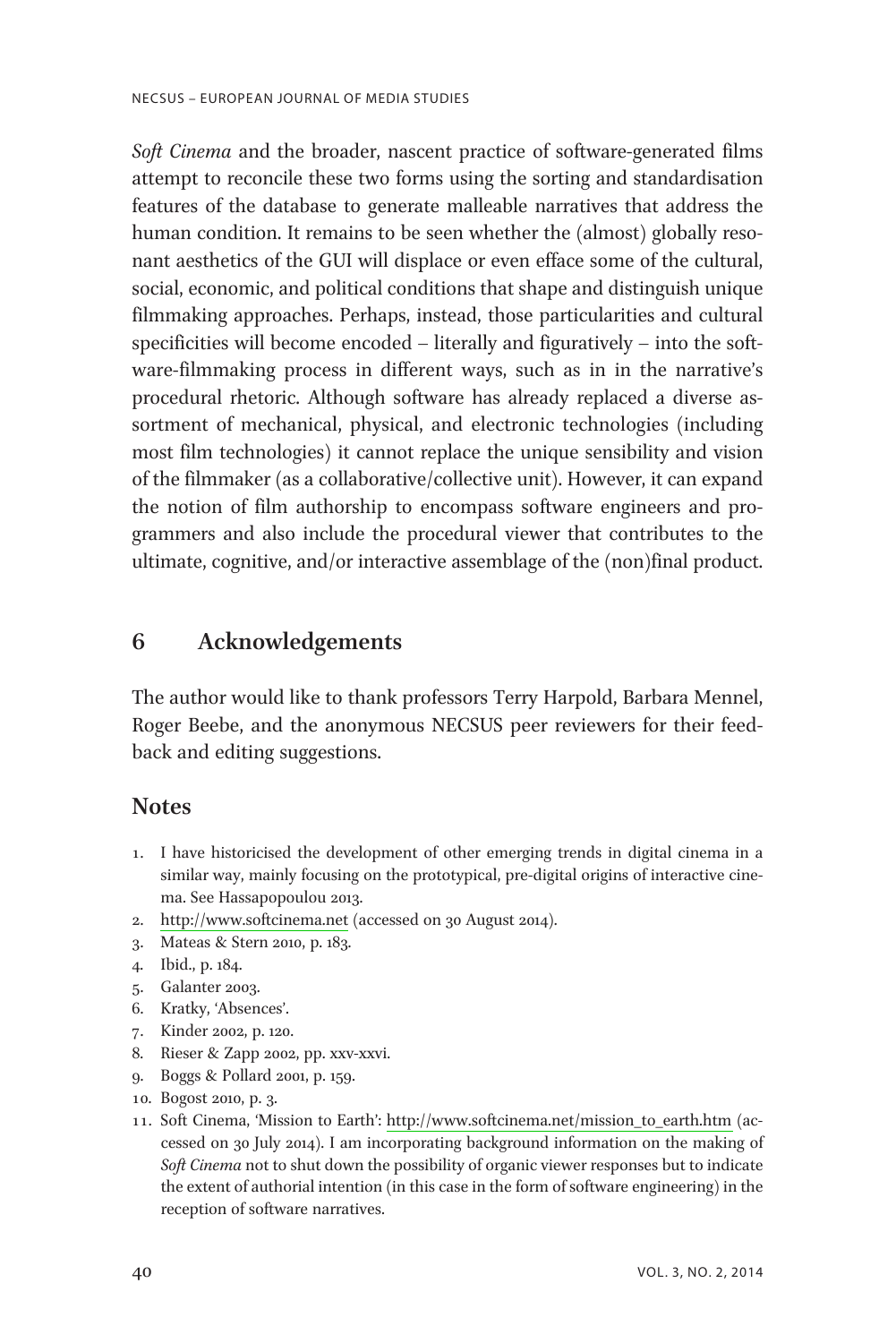- 12. Manovich 2001, p. 322.
- 13. For a thorough analysis of unconventional narration in contemporary cinema see Elsaesser 2009.
- 14. Bogost 2010, p. 5.
- 15. Manovich 2001.
- 16. Hayles 2006, p. 185.
- 17. Manovich & Kratky 2005, p. 20.
- 18. Gunning 2004.
- 19. Jenkins 2007.
- 20. Manovich 2004.
- 21. van Dijck 2013.
- 22. Munster 2006, p. 140.
- 23. Williams 1991.
- 24. Manovich 2008.
- 25. Ibid., p. 64.
- 26. Chun 2011, p. 17.
- 27. Krapp 2011, p. 17.
- 28. Ibid., p. 91.
- 29. For more information on how this reasoning pertains to digital and interactive forms of cinema see Shaul 2008.
- 30. Clark 2003, p. 31.
- 31. Rich, 'Literacy Debate: Online R U Really Reading?'.
- 32. Cowan 2010, p. 209.
- 33. For a sample of diverse approaches to the benefits and drawbacks of new modes of reading and expanded cognition see Carr 2010, Palfrey & Gasser 2010, and Clark 2010.
- 34. Youngblood 1970.
- 35. A similar argument is developed by Chrissie Iles with regards to gallery films in the 1970s (Iles 2009).
- 36. Hayles 2012, p. 198.

#### References

- Boggs, C. and Pollard, T. 'Postmodern Cinema and Hollywood Culture in an Age of Corporate Colonization', Democracy & Nature, No. 7, 1, 2001: 159-181.
- Bogost, I. Persuasive games: The expressive power of videogames. Cambridge: MIT Press, 2010.
- Carr, N. The shallows: What the internet is doing to our brains. New York: Norton & Company, 2010. Chun, W. Programmed visions: Software and memory. Cambridge: MIT Press, 2011.
- Clark, A. Natural born cyborgs. Oxford: Oxford University Press, 2003.
- Clark, A. Supersizing the mind: Embodiment, action, and cognitive extension. Oxford: Oxford University Press, 2010
- Cowan, M. 'Moving Picture Puzzles: Training Urban Perception in the Weimar "rebus films"', Screen, 51, No. 3, Autumn 2010: 197-218.
- Elsaesser, T. 'The Mind-Game Film' in Puzzle films: Complex storytelling in contemporary cinema, edited by W. Buckland. Malden: Wiley-Blackwell, 2009: 13-40.
- Galanter, P. 'What is Generative Art? Complexity Theory as a Context for Art Theory', Generative Art Proceedings, 2003:<http://www.generativeart.com> (accessed on 2 September 2014).
- Gunning, T. 'An Aesthetic of Astonishment: Early Film and the (In)Credulous Spectator' in Film theory and criticism,  $6^{th}$  edition, edited by L. Braudy and M. Cohen. Oxford: Oxford University Press, 2004: 862-876.